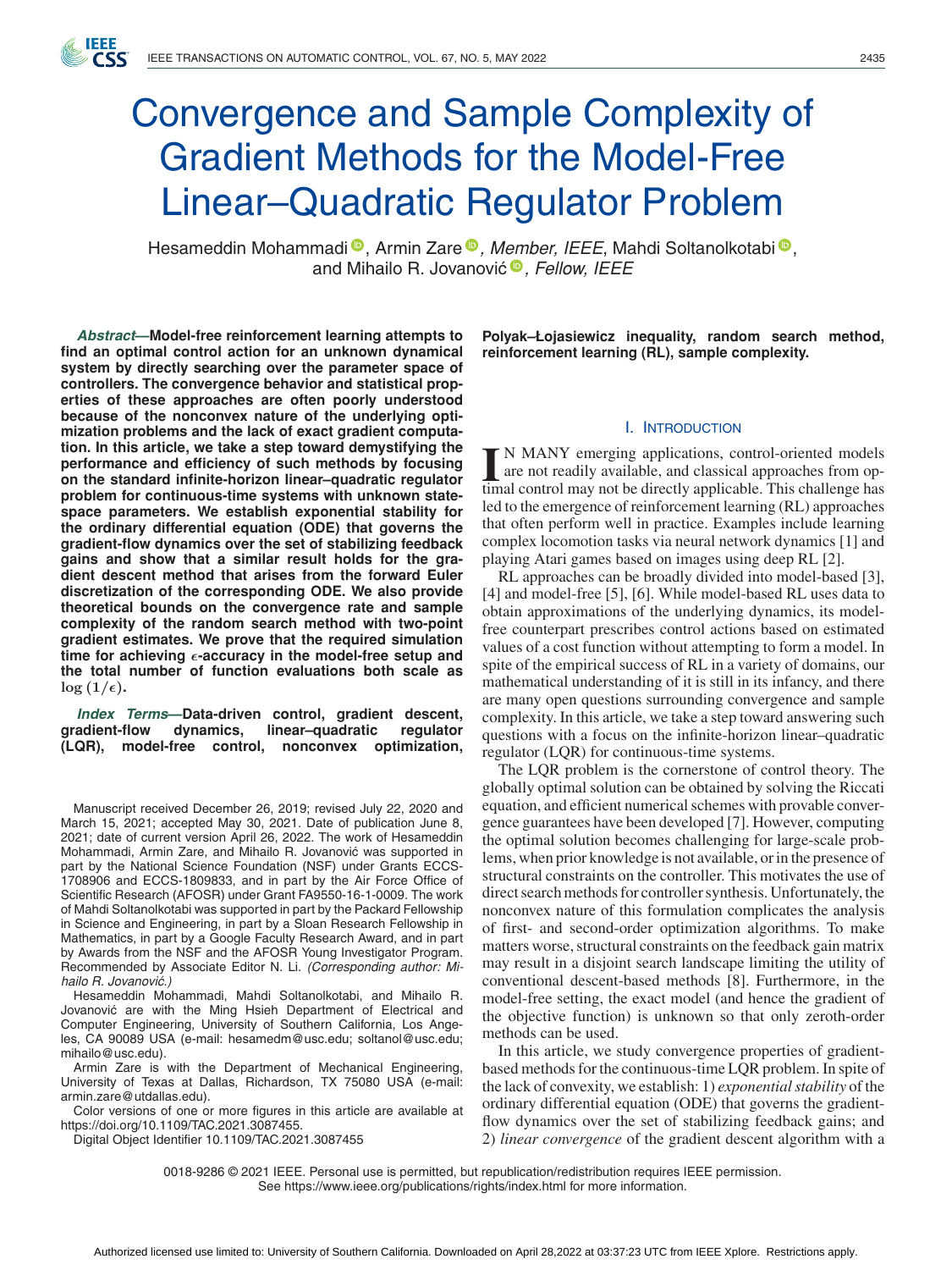suitable stepsize. We employ a standard convex reparameterization for the LQR problem [9] to establish the convergence properties of gradient-based methods for the nonconvex formulation. In the model-free setting, we also examine convergence and sample complexity of the random search method [10] that attempts to emulate the behavior of gradient descent via gradient approximations resulting from objective function values. For the two-point gradient estimation setting, we prove linear convergence of the random search method and show that the total number of function evaluations and the simulation time required in our results to achieve  $\epsilon$ -accuracy are proportional to  $\log{(1/\epsilon)}.$ 

For the *discrete-time* LQR, global convergence guarantees were recently provided in [11] for gradient decent and the random search method with one-point gradient estimates. The authors established a bound on the sample complexity for reaching the error tolerance  $\epsilon$  that requires a number of function evaluations that is at least proportional to  $(1/\epsilon^4) \log(1/\epsilon)$ . If one has access to the infinite-horizon cost values, the number of function evaluations for the random search method with one-point gradient estimates can be improved to  $1/\epsilon^2$  [12]. In contrast, we focus on the *continuous-time* LQR and examine the two-point gradient estimation setting. The use of two-point gradient estimates reduces the required number of function evaluations to  $1/\epsilon$  [12]. We significantly improve this result by showing that the required number of function evaluations is proportional to  $log(1/\epsilon)$ . Similarly, the simulation time required in our results is proportional to  $\log(1/\epsilon)$ ; this is in contrast to [11] that requires poly  $(1/\epsilon)$  simulation time and to [12] that assumes an infinite simulation time. Furthermore, our convergence results hold both in terms of the error in the objective value and the optimization variable (i.e., the feedback gain matrix), whereas [11] and [12] only prove convergence in the objective value. We note that the literature on model-free RL is rapidly expanding, and recent extensions to Markovian jump linear systems [13],  $\mathcal{H}_{\infty}$  robustness analysis through implicit regularization [14], learning distributed linear–quadratic problems [15], and output-feedback LOR [16] have been made.

Our presentation is structured as follows. In Section II, we revisit the LQR problem and present gradient-flow dynamics, gradient descent, and the random search algorithm. In Section III, we highlight the main results of this article. In Section IV, we utilize convex reparameterization of the LQR problem and establish exponential stability of the resulting gradient-flow dynamics and gradient descent method. In Section V, we extend our analysis to the nonconvex landscape of feedback gains. In Section VI, we quantify the accuracy of two-point gradient estimates, and in Section VII, we discuss convergence and sample complexity of the random search method. In Section VIII, we provide an example to illustrate our theoretical developments. Section IX concludes this article. Most technical details are relegated to the Appendixes.

*Notation:* We use  $vec(M) \in \mathbb{R}^{mn}$  to denote the vectorized form of the matrix  $M \in \mathbb{R}^{m \times n}$  obtained by concatenating the columns on top of each other. We use  $||M||_F^2 = \langle M, M \rangle$  to denote the Frobenius norm, where  $\langle X, Y \rangle := \text{trace}(X^T Y)$  is the standard matricial inner product. We denote the largest singular value of linear operators and matrices by  $\|\cdot\|_2$  and the spectral induced norm of linear operators by  $\|\cdot\|_S$ 

$$
\|{\cal M}\|_2\;:=\;\sup_M \frac{\|{\cal M}(M)\|_F}{\|M\|_F},\ \|{\cal M}\|_S\;:=\;\sup_M \frac{\|{\cal M}(M)\|_2}{\|M\|_2}.
$$

We denote by  $\mathbb{S}^n \subset \mathbb{R}^{n \times n}$  the set of symmetric matrices. For  $M \in \mathbb{S}^n$ ,  $M \succ 0$  means M is positive definite and  $\lambda_{\min}(M)$ is the smallest eigenvalue. We use  $S^{d-1} \subset \mathbb{R}^d$  to denote the unit sphere of dimension  $d - 1$ . We denote the expected value by  $\mathbb{E}[\cdot]$  and probability by  $\mathbb{P}(\cdot)$ . To compare the asymptotic behavior of  $f(\epsilon)$  and  $g(\epsilon)$  as  $\epsilon$  goes to 0, we use  $f = O(g)$  (or, equivalently,  $g = \Omega(f)$ ) to denote  $\limsup_{\epsilon \to 0} f(\epsilon)/g(\epsilon) < \infty$ ,  $f = \tilde{O}(g)$  to denote  $f = O(g \log^k g)$  for some integer k, and  $f = o(\epsilon)$  to signify  $\lim_{\epsilon \to 0} f(\epsilon)/\epsilon = 0$ .

# II. PROBLEM FORMULATION

The infinite-horizon LQR problem for continuous-time LTI systems is given by

$$
\underset{x,u}{\text{minimize}} \quad \mathbb{E}\left[\int_0^\infty (x^T(t)Qx(t) + u^T(t)Ru(t))dt\right] \tag{1a}
$$

subject to 
$$
\dot{x} = Ax + Bu, \ x(0) \sim \mathcal{D}
$$
 (1b)

where  $x(t) \in \mathbb{R}^n$  is the state,  $u(t) \in \mathbb{R}^m$  is the control input, A and B are constant matrices of appropriate dimensions, Q and R are positive-definite matrices, and the expectation is taken over a random initial condition  $x(0)$  with distribution D. For a controllable pair  $(A, B)$ , the solution to (1) is given by

$$
u(t) = -K^*x(t) = -R^{-1}B^T P^*x(t)
$$
 (2a)

where  $P^*$  is the unique positive-definite solution to the algebraic Riccati equation (ARE)

$$
A^T P^* + P^* A + Q - P^* B R^{-1} B^T P^* = 0.
$$
 (2b)

When the model is known, the LQR problem and the corresponding ARE can be solved efficiently via a variety of techniques [17]–[20]. However, these methods are not directly applicable in the model-free setting, i.e., when the matrices A and  $B$  are unknown. Exploiting the linearity of the optimal controller, we can alternatively formulate the LQR problem as a direct search for the optimal linear feedback gain, namely

$$
\underset{K}{\text{minimize}}\ f(K)\tag{3a}
$$

where

$$
f(K) := \begin{cases} \text{trace}\left( (Q + K^T R K) X(K) \right), & K \in \mathcal{S}_K \\ \infty, & \text{otherwise.} \end{cases}
$$
 (3b)

Here, the function  $f(K)$  determines the LQR cost in (1a) associated with the linear state-feedback law  $u = -Kx$ ,

$$
\mathcal{S}_K := \{ K \in \mathbb{R}^{m \times n} \, | \, A - BK \text{ is Hurwitz} \} \qquad (3c)
$$

is the set of stabilizing feedback gains and, for any  $K \in \mathcal{S}_K$ ,

$$
X(K) := \int_0^\infty \mathbb{E} \left[ x(t) x^T(t) \right]
$$
  
= 
$$
\int_0^\infty e^{(A - BK)t} \, \Omega \, e^{(A - BK)^T t} \, dt
$$
 (4a)

is the unique solution to the Lyapunov equation

$$
(A - BK)X + X(A - BK)^{T} + \Omega = 0 \qquad (4b)
$$

and  $\Omega := \mathbb{E} [x(0)x^T(0)]$ . To ensure  $f(K) = \infty$  for  $K \notin \mathcal{S}_K$ , we assume  $\Omega \succ 0$ . This assumption also guarantees  $K \in \mathcal{S}_K$  if and only if the solution  $X$  to (4b) is positive definite.

In problem  $(3)$ , the matrix K is the optimization variable, and A, B,  $Q \succ 0$ ,  $R \succ 0$ , and  $\Omega \succ 0$  are the problem parameters. This alternative formulation of the LQR problem has been studied for both continuous-time [7] and discrete-time systems [11], [21], and it serves as a building block for several important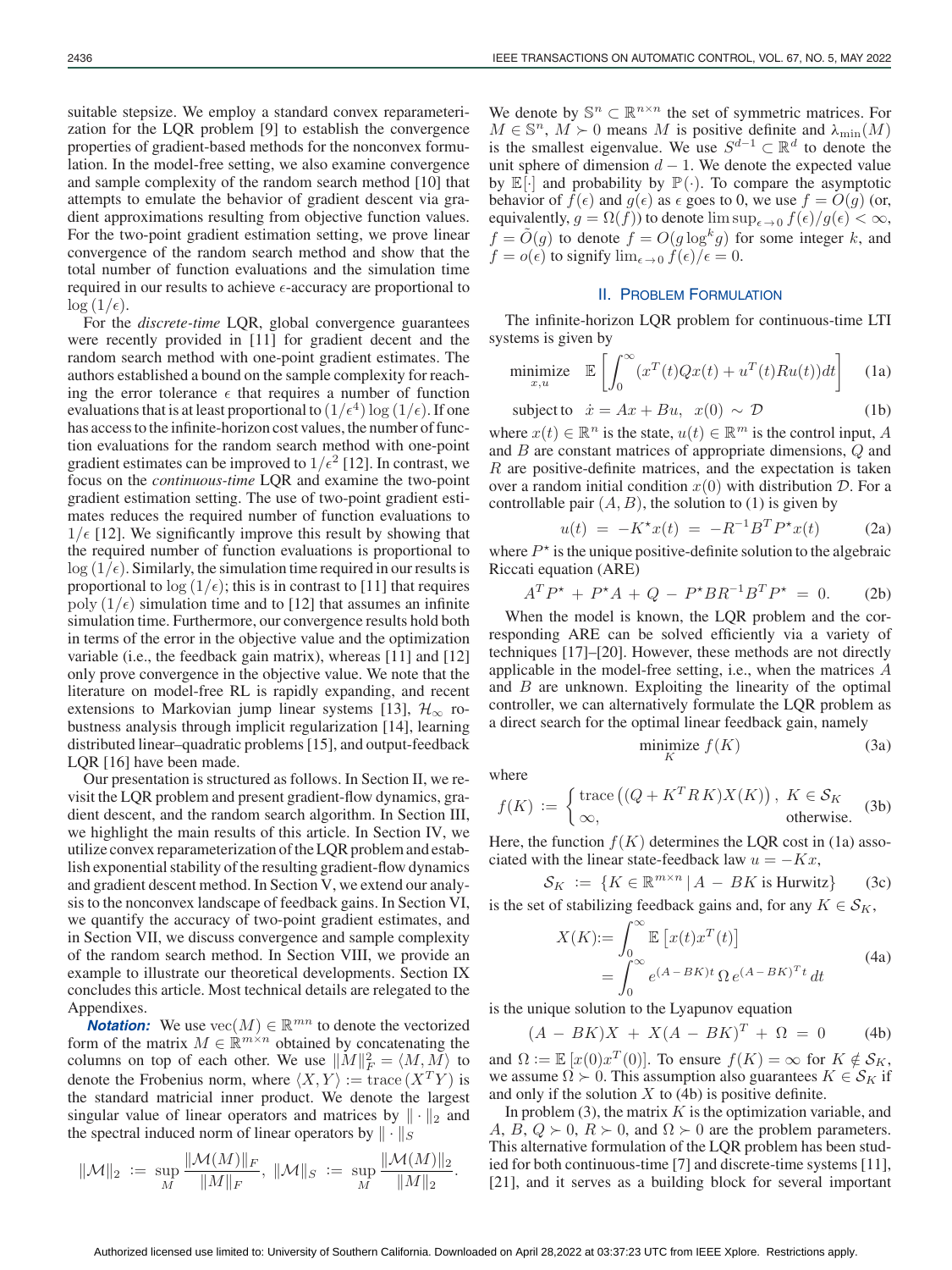control problems, including optimal static-output-feedback design [22], optimal design of sparse feedback gain matrices [23]– [26], and optimal sensor/actuator selection [27]–[29].

For all stabilizing feedback gains  $K \in S_K$ , the gradient of the objective function is determined by [22], [23]

$$
\nabla f(K) = 2(RK - BT P(K))X(K).
$$
 (5)  
Here,  $X(K)$  is given by (4a) and

$$
P(K) = \int_0^\infty e^{(A - BK)^T t} (Q + K^T R K) e^{(A - BK)t} dt
$$
 (6a)

is the unique positive-definite solution of

 $(A - BK)^T P + P(A - BK) = -Q - K^T R K.$  (6b) To simplify our presentation, for any  $K \in \mathbb{R}^{m \times n}$ , we define the closed-loop Lyapunov operator  $A_K: \mathbb{S}^n \to \mathbb{S}^n$  as

$$
\mathcal{A}_K(X) := (A - BK)X + X(A - BK)^T. \tag{7a}
$$

For 
$$
K \in S_K
$$
, both  $A_K$  and its adjoint

$$
A_K^*(P) = (A - BK)^T P + P(A - BK)
$$
 (7b)  
are invertible and  $X(K)$  and  $P(K)$  are determined by

$$
X(K) = -\mathcal{A}_K^{-1}(\Omega), P(K) = -(\mathcal{A}_K^*)^{-1}(Q + K^T R K).
$$

In this article, we first examine the global stability properties of the gradient-flow dynamics

$$
\dot{K} = -\nabla f(K), \ K(0) \in \mathcal{S}_K \tag{GF}
$$

associated with problem (3) and its discretized variant

$$
K^{k+1} := K^k - \alpha \nabla f(K^k), \quad K^0 \in \mathcal{S}_K \tag{GD}
$$

where  $\alpha > 0$  is the stepsize. Next, we use this analysis as a building block to study the convergence of a search method based on random sampling [10], [30] for solving problem (3). As described in Algorithm 1, at each iteration, we form an empirical approximation  $\nabla f(K)$  to the gradient of the objective function via simulation of system (1b) for randomly perturbed feedback gains  $K \pm U_i$ ,  $i = 1, ..., N$ , and update K via

$$
K^{k+1} := K^k - \alpha \overline{\nabla} f(K^k), \quad K^0 \in \mathcal{S}_K. \tag{RS}
$$

We note that the gradient estimation scheme in Algorithm 1 does not require knowledge of system matrices  $A$  and  $B$  in (1b) but only access to a simulation engine.

### III. MAIN RESULTS

Optimization problem (3) is not convex [8]; see Appendix A for an example. The function  $f(K)$ , however, has two important properties: *uniqueness of the critical points* and the *compactness of sublevel sets* [31], [32]. Based on these, the LQR objective error  $f(K) - f(K^*)$  can be used as a maximal Lyapunov function (see [33] for a definition) to prove asymptotic stability of gradient-flow dynamics (GF) over the set of stabilizing feedback gains  $S_K$ . However, this approach does not provide any guarantee on the rate of convergence, and additional analysis is necessary to establish exponential stability; see Section V for details.

#### *A. Known Model*

We first summarize our results for the case when the model is known. In spite of the nonconvex optimization landscape, we establish the exponential stability of gradient-flow dynamics (GF) for any stabilizing initial feedback gain  $K(0)$ . This result also provides an explicit bound on the rate of convergence to the LQR solution  $K^*$ .

**Algorithm 1:** Two-Point Gradient Estimation.

**Input:**Feedback gain  $K \in \mathbb{R}^{m \times n}$ , state and control weight matrices  $Q$  and  $R$ , distribution  $D$ , smoothing constant  $r$ , simulation time  $\tau$ , number of random samples N. **for**  $i = 1, \ldots, N$  **do** 

- Define perturbed feedback gains  $K_{i,1} := K + rU_i$ and  $K_{i,2} := K - rU_i$ , where  $\text{vec}(U_i)$  is a random vector uniformly distributed on the sphere  $\sqrt{mn} S^{mn-1}$ .
- Sample an initial condition  $x_i$  from distribution  $\mathcal{D}$ .
- For  $j \in \{1, 2\}$ , simulate system (1b) up to time  $\tau$  with the feedback gain  $K_{i,j}$  and initial condition  $x_i$  to form

$$
\hat{f}_{i,j} = \int_0^{\tau} (x^T(t)Qx(t) + u^T(t)Ru(t)) dt.
$$

**end for**

**Output:**The gradient estimate

$$
\overline{\nabla}f(K) = \frac{1}{2rN} \sum_{i=1}^{N} \left(\hat{f}_{i,1} - \hat{f}_{i,2}\right) U_i.
$$

*Theorem 1:* For any initial stabilizing feedback gain  $K(0) \in$  $S_K$ , the solution  $K(t)$  to gradient-flow dynamics (GF) satisfies the following:

a)  $f(K(t)) - f(K^*) \leq e^{-\rho t} (f(K(0)) - f(K^*));$ b)  $||K(t) - K^*||_F^2 \leq b e^{-\rho t} ||K(0) - K^*||_F^2;$ 

where the convergence rate  $\rho$  and constant b depend on  $K(0)$ and the parameters of the LQR problem (3).

The proof of Theorem 1 along with explicit expressions for the convergence rate  $\rho$  and constant b is provided in Section V-A. Moreover, for a sufficiently small stepsize  $\alpha$ , we show that gradient descent method (GD) also converges over  $\mathcal{S}_K$  at a linear rate.

*Theorem 2:* For any initial stabilizing feedback gain  $K^0$  ∈  $S_K$ , the iterates of gradient descent (GD) satisfy the following:

a)  $f(K^k) - f(K^*) \leq \gamma^k(f(K^0) - f(K^*));$ b)  $||K^k - K^{\star}||_F^2 \le b \gamma^k ||K^0 - K^{\star}||_F^2;$ 

where the rate of convergence  $\gamma$ , stepsize  $\alpha$ , and constant b depend on  $K^0$  and the parameters of the LQR problem (3).

#### *B. Unknown Model*

We now turn our attention to the model-free setting. We use Theorem 2 to carry out the convergence analysis of the random search method (RS) under the following assumption on the distribution of initial condition.

*Assumption 1:* Let the distribution  $D$  of the initial conditions have independent identically distributed (i.i.d.) zero-mean unitvariance entries with bounded sub-Gaussian norm, i.e., for a random vector  $v \in \mathbb{R}^n$  distributed according to  $\mathcal{D}, \mathbb{E}[v_i]=0$ and  $||v_i||_{\psi_2} \leq \kappa$ , for some constant  $\kappa$  and  $i = 1, \ldots, n$ ; see Appendix J for the definition of  $\|\cdot\|_{\psi_2}$ .

Our main convergence result holds under Assumption 1. Specifically, for a desired accuracy level  $\epsilon > 0$ , in Theorem 3, we establish that iterates of (RS) with constant stepsize (that does not depend on  $\epsilon$ ) reach accuracy level  $\epsilon$  at a linear rate (i.e., in at most  $O(\log(1/\epsilon))$  iterations) with high probability. Furthermore, the total number of function evaluations and the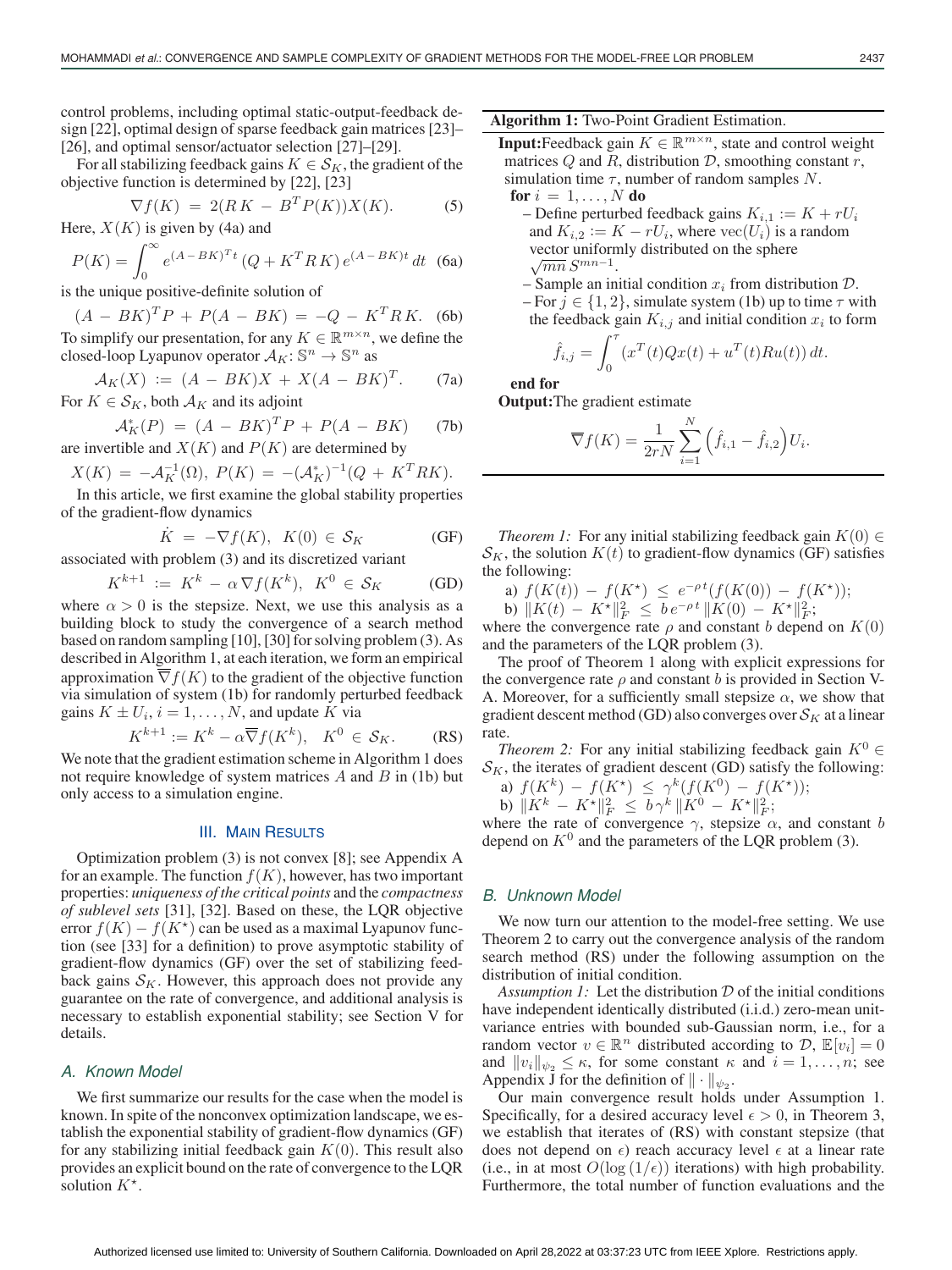simulation time required to achieve an accuracy level  $\epsilon$  are proportional to  $\log(1/\epsilon)$ . This significantly improves the existing results for discrete-time LQR [11], [12] that require  $O(1/\epsilon)$ function evaluations and  $\text{poly}(1/\epsilon)$  simulation time.

*Theorem 3 (Informal):* Let the initial condition  $x_0 \sim \mathcal{D}$  of system (1b) obey Assumption 1. Also, let the simulation time  $\tau$ and the number of samples  $N$  in Algorithm 1 satisfy

$$
\tau \geq \theta_1 \log(1/\epsilon)
$$
 and  $N \geq c \left(1 + \beta^4 \kappa^4 \theta_1 \log^6 n\right) n$ 

for some  $\beta > 0$  and desired accuracy  $\epsilon > 0$ . Then, we can choose for some  $\beta > 0$  and desired accuracy  $\epsilon > 0$ . Then, we can choose<br>the smoothing parameter  $r < \theta_3 \sqrt{\epsilon}$  in Algorithm 1 and the constant stepsize  $\alpha$  such that the random search method (RS) that starts from any initial stabilizing feedback gain  $K^0 \in \mathcal{S}_K$ achieves  $f(K^k) - f(K^*) \leq \epsilon$  in at most

$$
k \leq \theta_4 \log \left( (f(K^0) - f(K^{\star})) / \epsilon \right)
$$

iterations with probability not smaller than  $1 - c' k (n^{-\beta} +$  $N^{-\beta} + Ne^{-\frac{n}{8}} + e^{-c/N}$ ). Here, the positive scalars c and c' are absolute constants and  $\theta_1, \ldots, \theta_4 > 0$  depend on  $K^0$  and the parameters of the LQR problem (3).

The formal version of Theorem 3 along with a discussion of parameters  $\theta_i$  and stepsize  $\alpha$  is presented in Section VII.

# IV. CONVEX REPARAMETERIZATION

The main challenge in establishing the exponential stability of (GF) arises from nonconvexity of problem (3). Herein, we use a standard change of variables to reparameterize (3) into a convex problem, for which we can provide exponential stability guarantees for gradient-flow dynamics. We then connect the gradient flow on this convex reparameterization to its nonconvex counterpart and establish the exponential stability of (GF).

#### *A. Change of Variables*

The stability of the closed-loop system with the feedback gain  $K \in S_K$  in problem (3) is equivalent to the positive definiteness of the matrix  $X(K)$  given by (4a). This condition allows for a standard change of variables  $K = Y X^{-1}$ , for some  $Y \in \mathbb{R}^{m \times n}$ , to reformulate the LQR design as a convex optimization problem [9]. In particular, for any  $K \in S_K$  and the corresponding matrix  $X$ , we have

$$
f(K) = h(X, Y) := \text{trace}\left(QX + Y^T R Y X^{-1}\right)
$$

where  $h(X, Y)$  is a jointly convex function of  $(X, Y)$  for  $X \succ 0$ . In the new variables, Lyapunov equation (4b) takes the affine form

$$
\mathcal{A}(X) - \mathcal{B}(Y) + \Omega = 0 \tag{8a}
$$

where  $A$  and  $B$  are the linear maps

$$
\mathcal{A}(X) := AX + XA^T, \ \mathcal{B}(Y) := BY + Y^T B^T. \tag{8b}
$$

For an invertible map  $A$ , we can express the matrix X as an affine function of Y

$$
X(Y) = \mathcal{A}^{-1}(\mathcal{B}(Y) - \Omega) \tag{8c}
$$

and bring the LQR problem into the convex form

$$
\underset{Y}{\text{minimize}} \quad h(Y) \tag{9}
$$

where  $h(Y) := \{h(X(Y), Y), Y \in S_Y; \infty, \text{ otherwise}\}\$ and  $\mathcal{S}_Y := \{ Y \in \mathbb{R}^{m \times n} \mid X(Y) \succ 0 \}$  is the set of matrices Y that correspond to stabilizing feedback gains  $K = Y X^{-1}$ . The set  $\mathcal{S}_Y$  is open and convex because it is defined via a positive-definite

condition imposed on the affine map  $X(Y)$  in (8c). This positivedefinite condition in  $S_Y$  is equivalent to the closed-loop matrix  $A - BY(X(Y))^{-1}$  being Hurwitz.

*Remark 1:* Although our presentation assumes invertibility of A, this assumption comes without loss of generality. As shown in Appendix B, all results carry over to noninvertible  $A$  with an alternative change of variables  $A = \hat{A} + BK^0$ ,  $K = \hat{K} + K^0$ , and  $\hat{K} = \hat{Y} X^{-1}$ , for some  $K^0 \in \mathcal{S}_K$ .

# *B. Smoothness and Strong Convexity of* h(Y )

Our convergence analysis of gradient methods for problem (9) relies on the L-smoothness and  $\mu$ -strong convexity of the function  $h(Y)$  over its sublevel sets  $S_Y(a) := \{ Y \in S_Y \mid h(Y) \leq \}$  $a$ . These two properties were recently established in [29], where it was shown that over any sublevel set  $S_Y(a)$ , the secondorder term  $\langle \tilde{Y}, \nabla^2 h(Y; \tilde{Y}) \rangle$  in the Taylor series expansion of  $h(Y + \tilde{Y})$  around  $Y \in S_Y(a)$  can be upper and lower bounded by quadratic forms  $L\|\tilde{Y}\|_F^2$  and  $\mu\|\tilde{Y}\|_F^2$  for some positive scalars L and  $\mu$ . While an explicit form for the smoothness parameter L along with an existence proof for the strong convexity modulus  $\mu$  was presented in [29], in Proposition 1, we establish an explicit expression for  $\mu$  in terms of a and parameters of the LQR problem. This allows us to provide bounds on the convergence rate for gradient methods.

*Proposition 1:* Over any nonempty sublevel set  $S_Y(a)$ , the function  $h(Y)$  is L-smooth and  $\mu$ -strongly convex with

$$
L = \frac{2a||R||_2}{\nu} \left( 1 + \frac{a||A^{-1}B||_2}{\sqrt{\nu \lambda_{\min}(R)}} \right)^2 \quad (10a)
$$

$$
\mu = \frac{2\lambda_{\min}(R)\lambda_{\min}(Q)}{a\left(1 + a^2\eta\right)^2} \tag{10b}
$$

where the constants

$$
\eta := \frac{\|\mathcal{B}\|_2}{\lambda_{\min}(Q)\,\lambda_{\min}(\Omega)\sqrt{\nu\,\lambda_{\min}(R)}}\tag{10c}
$$

$$
\nu := \frac{\lambda_{\min}^2(\Omega)}{4} \left( \frac{\|A\|_2}{\sqrt{\lambda_{\min}(Q)}} + \frac{\|B\|_2}{\sqrt{\lambda_{\min}(R)}} \right)^{-2} \quad (10d)
$$

only depend on the problem parameters. *Proof:* See Appendix C.

#### *C.* Gradient Methods Over S<sub>Y</sub>

The LQR problem can be solved by minimizing the convex function  $h(Y)$ , whose gradient is given by [29, Appendix C]

$$
\nabla h(Y) = 2 R Y(X(Y))^{-1} - 2 B^T W(Y)
$$
 (11a)  
where  $W(Y)$  is the solution to

 $A^T W + W A = (X(Y))^{-1} Y^T R Y (X(Y))^{-1} - Q.$  (11b) Using the strong convexity and smoothness properties of  $h(Y)$ established in Proposition 1, we next show that the unique minimizer  $Y^*$  of the function  $h(Y)$  is the exponentially stable equilibrium point of the gradient-flow dynamics over  $S_Y$ 

$$
\dot{Y} = -\nabla h(Y), \quad Y(0) \in \mathcal{S}_Y. \tag{GFY}
$$

*Proposition 2:* For any  $Y(0) \in S_Y$ , the gradient-flow dynamics (GFY) are exponentially stable, i.e.,

$$
||Y(t) - Y^*||_F^2 \le (L/\mu) e^{-2\mu t} ||Y(0) - Y^*||_F^2
$$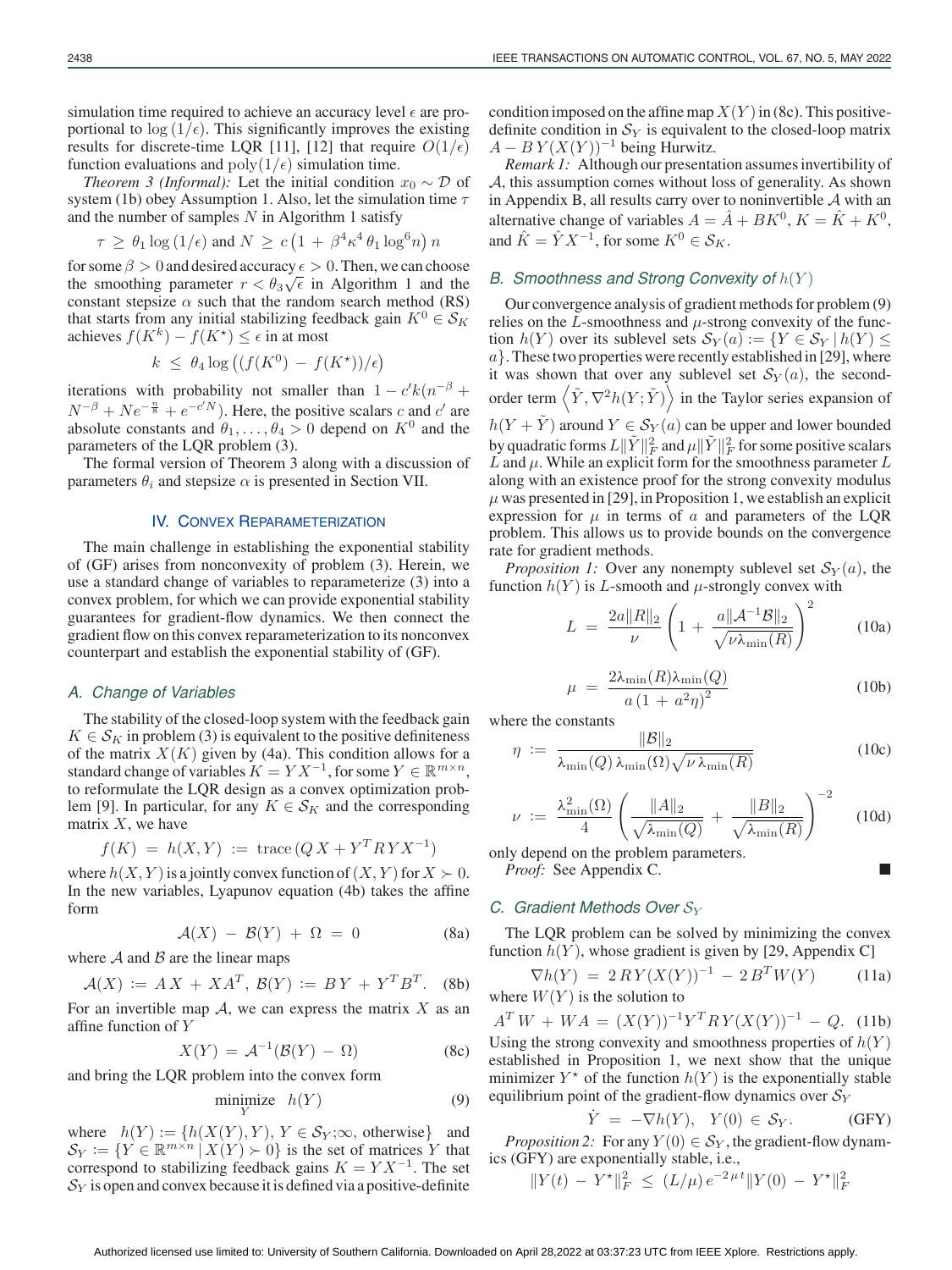*Proof:* The derivative of the Lyapunov function candidate  $V(Y) := h(Y) - h(Y^*)$  along the flow in (GFY) satisfies

$$
\dot{V} = \left\langle \nabla h(Y), \dot{Y} \right\rangle = -\|\nabla h(Y)\|_F^2 \le -2 \,\mu V. \tag{12}
$$

Inequality (12) is a consequence of the strong convexity of  $h(Y)$ , and it yields [34, Lemma 3.4]

$$
V(Y(t)) \le e^{-2\mu t} V(Y(0)). \tag{13}
$$

Thus, for any  $Y(0) \in S_Y$ ,  $h(Y(t))$  converges exponentially to  $h(Y^*)$ . Moreover, since  $h(Y)$  is  $\mu$ -strongly convex and  $L$ smooth,  $V(Y)$  can be upper and lower bounded by quadratic functions, and the exponential stability of (GFY) over  $S_Y$  follows from Lyapunov theory [34, Th. 4.10].

In Section V, we use the above result to prove exponential/linear convergence of gradient flow/descent for the nonconvex optimization problem (3). Before we proceed, we note that similar convergence guarantees can be established for the gradient descent method with a sufficiently small stepsize  $\alpha$ 

$$
Y^{k+1} := Y^k - \alpha \nabla h(Y^k), \quad Y^0 \in \mathcal{S}_Y. \tag{GY}
$$

Since the function  $h(Y)$  is L-smooth over the sublevel set  $S_Y(h(Y^0))$ , for any  $\alpha \in [0, 1/L]$ , the iterates  $Y^k$  remain within  $S_Y(h(Y^0))$ . This property in conjunction with the  $\mu$ -strong convexity of  $h(Y)$  implies that Y<sup>k</sup> converges to the optimal solution  $Y^*$  at a linear rate of  $\gamma = 1 - \alpha \mu$ .

#### V. CONTROL DESIGN WITH A KNOWN MODEL

The asymptotic stability of (GF) is a consequence of the following properties of the LQR objective function [31], [32].

- 1) The function  $f(K)$  is twice continuously differentiable over its open domain  $S_K$  and  $f(K) \to \infty$  as  $K \to \infty$ and/or  $K \to \partial S_K$ .
- 2) The optimal solution  $K^*$  is the unique equilibrium point over  $S_K$ , i.e.,  $\nabla f(K) = 0$  if and only if  $K = K^*$ .

In particular, the derivative of the maximal Lyapunov function candidate  $V(K) := f(K) - f(K^*)$  along the trajectories of (GF) satisfies

$$
\dot{V} = \left\langle \nabla f(K), \dot{K} \right\rangle = -\|\nabla f(K)\|_F^2 \leq 0
$$

where the inequality is strict for all  $K \neq K^*$ . Thus, the Lyapunov theory [33] implies that, starting from any stabilizing initial condition  $K(0)$ , the trajectories of (GF) remain within the sublevel set  $S_K(f(K(0)))$  and asymptotically converge to  $K^*$ .

Similar arguments were employed for the convergence analysis of the Anderson–Moore algorithm for output-feedback synthesis [31]. While [31] shows global asymptotic stability, it does not provide any information on the rate of convergence. In this section, we first demonstrate exponential stability of (GF) and prove Theorem 1. Then, we establish linear convergence of the gradient descent method (GD) and prove Theorem 2.

#### *A. Gradient-Flow Dynamics: Proof of Theorem 1*

We start our proof of Theorem 1 by relating the convex and nonconvex formulations of the LQR objective function. Specifically, in Lemma 1, we establish a relation between the gradients  $\nabla f(K)$  and  $\nabla h(Y)$  over the sublevel sets of the objective function  $\mathcal{S}_K(a) := \{K \in \mathcal{S}_K \mid f(K) \leq a\}.$ 

*Lemma 1:* For any stabilizing feedback gain  $K \in S<sub>K</sub>(a)$  and  $Y := KX(K)$ , we have

$$
\|\nabla f(K)\|_F \ge c \|\nabla h(Y)\|_F \tag{14a}
$$

where  $X(K)$  is given by (4a), the constant c is determined by

$$
c = \frac{\nu \sqrt{\nu \lambda_{\min}(R)}}{2 a^2 \|A^{-1}\|_2 \|B\|_2 + a \sqrt{\nu \lambda_{\min}(R)}} \tag{14b}
$$

and the scalar  $\nu$  given by (10d) depends on the problem parameters.

*Proof:* See Appendix D.

Using Lemma 1 and the exponential stability of gradientflow dynamics (GFY) over  $S_Y$ , established in Proposition 2, we next show that (GF) is also exponentially stable. In particular, for any stabilizing  $K \in S_K(a)$ , the derivative of  $V(K) := f(K) - f(K^*)$  along the gradient flow in (GF) satisfies

$$
\dot{V} = -\|\nabla f(K)\|_{F}^{2} \le -c^{2} \|\nabla h(Y)\|_{F}^{2} \le -2 \,\mu \, c^{2} \, V \tag{15}
$$

where  $Y = KX(K)$  and the constants c and  $\mu$  are provided in Lemma 1 and Proposition 1, respectively. The first inequality in (15) follows from (14a) and the second follows from  $f(K) =$  $h(Y)$  combined with  $\|\nabla h(Y)\|_F^2 \ge 2\mu V$  (which, in turn, is a consequence of the strong convexity of  $h(Y)$  established in Proposition 1).

Now, since the sublevel set  $\mathcal{S}_K(a)$  is invariant with respect to (GF), following [34, Lemma 3.4], inequality (15) guarantees that system (GF) converges exponentially in the objective value with rate  $\rho = 2\mu c^2$ . This concludes the proof of part (a) in Theorem 1. In order to prove part (b), we use the following lemma, which connects the errors in the objective value and the optimization variable.

*Lemma 2:* For any stabilizing feedback gain K, the objective function  $f(K)$  in problem (3) satisfies

$$
f(K) - f(K^*) = \operatorname{trace}\left( (K - K^*)^T R (K - K^*) X(K) \right)
$$

where  $K^*$  is the optimal solution and  $X(K)$  is given by (4a). *Proof:* See Appendix D.

From Lemma 2 and part (a) of Theorem 1, we have

$$
||K(t) - K^*||_F^2 \le \frac{f(K(t)) - f(K^*)}{\lambda_{\min}(R)\lambda_{\min}(X(K(t)))}
$$
  
 
$$
\le e^{-\rho t} \frac{f(K(0)) - f(K^*)}{\lambda_{\min}(R)\lambda_{\min}(X(K(t)))}
$$
  
 
$$
\le b' e^{-\rho t} ||K(0) - K^*||_F^2
$$

where  $b' := ||R||_2||X(K(0))||_2/(\lambda_{\min}(R)\lambda_{\min}(X(K(t))))$ . Here, the first and third inequalities follow from basic properties of the matrix trace combined with Lemma 2 applied with  $K = K(t)$  and  $K = K(0)$ , respectively. The second inequality follows from part (a) of Theorem 1.

Finally, to upper bound parameter  $b'$ , we use Lemma 16 presented in Appendix K that provides the lower and upper bounds  $\nu/a \leq \lambda_{\min}(X(K))$  and  $||X(K)||_2 \leq a/\lambda_{\min}(Q)$  on the matrix  $X(K)$  for any  $K \in S<sub>K</sub>(a)$ , where the constant  $\nu$  is given by (10d). Using these bounds and the invariance of  $\mathcal{S}_K(a)$ with respect to (GF), we obtain

$$
b' \le b := \frac{a^2 \|R\|_2}{\nu \lambda_{\min}(R) \lambda_{\min}(Q)} \tag{16}
$$

which completes the proof of part (b).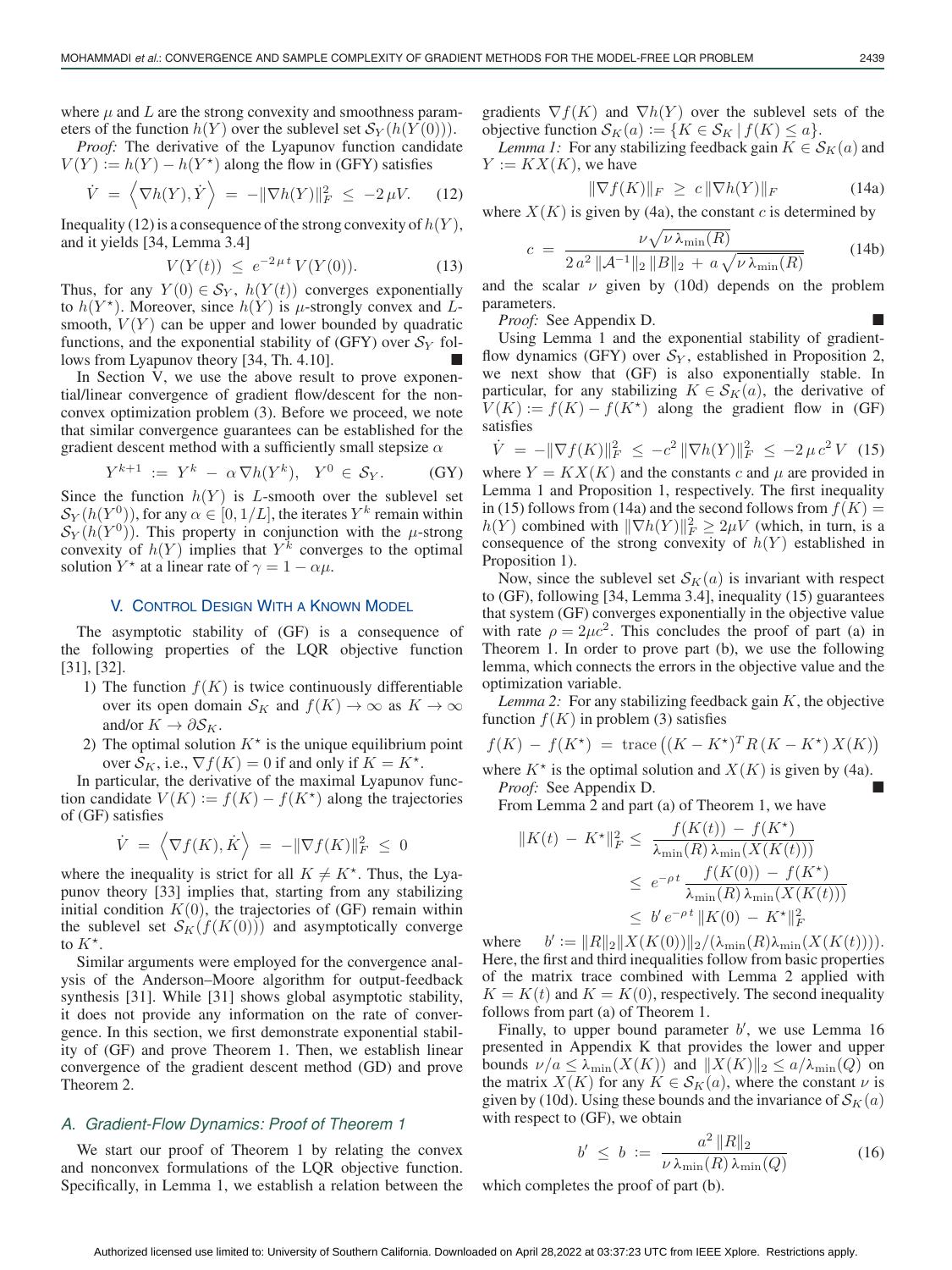Fig. 1. Trajectories  $K(t)$  of (GF) (solid black) and  $K_{\text{ind}}(t)$  resulting from (18) (dashed blue) along with the level sets of the function  $f(K)$ .

*Remark 2 (Gradient domination):* Expression (15) implies that the objective function  $f(K)$  over any given sublevel set  $S_K(a)$  satisfies the Polyak–Łojasiewicz (PL) condition [35]

$$
\|\nabla f(K)\|_{F}^{2} \ge 2\,\mu_{f}\left(f(K) - f(K^{\star})\right) \tag{17}
$$

with parameter  $\mu_f := \mu c^2$ , where  $\mu$  and c are functions of a that are given by (10b) and (14b), respectively. This condition is also known as gradient dominance, and it has been recently used to show convergence of gradient-based methods for *a discrete-time* LQR problem [11].

#### *B. Geometric Interpretation*

The solution  $Y(t)$  to gradient-flow dynamics (GFY) over the set  $S_Y$  induces the trajectory

$$
K_{\rm ind}(t) := Y(t)(X(Y(t)))^{-1}
$$
 (18)

over the set of stabilizing feedback gains  $\mathcal{S}_K$ , where the affine function  $X(Y)$  is given by (8c). The induced trajectory  $K_{\text{ind}}(t)$ can be viewed as the solution to the differential equation

$$
\dot{K} = g(K) \tag{19a}
$$

where  $g: \mathcal{S}_K \to \mathbb{R}^{m \times n}$  is given by

$$
g(K) := \left( K\mathcal{A}^{-1}(\mathcal{B}(\nabla h(Y(K)))) - \nabla h(Y(K)) \right) (X(K))^{-1}.
$$
\n(19b)

Here, the matrix  $X = X(K)$  is given by (4a) and  $Y(K) =$  $KX(K)$ . System (19) is obtained by differentiating both sides of (18) with respect to time  $t$  and applying the chain rule. Fig. 1 illustrates an induced trajectory  $K_{\text{ind}}(t)$  and a trajectory  $K(t)$ resulting from gradient-flow dynamics (GF) that starts from the same initial condition.

Moreover, using the definition of  $h(Y)$ , we have

$$
h(Y(t)) = f(K_{\text{ind}}(t)). \tag{20}
$$

Thus, the exponential decay of  $h(Y(t))$  established in Proposition 2 implies that  $f$  decays exponentially along the vector field g, i.e., for  $K_{\text{ind}}(0) \neq K^*$ , we have

$$
\frac{f(K_{\text{ind}}(t)) - f(K^*)}{f(K_{\text{ind}}(0)) - f(K^*)} = \frac{h(Y(t)) - h(Y^*)}{h(Y(0)) - h(Y^*)} \le e^{-2\mu t}.
$$

This inequality follows from inequality (13), where  $\mu$  denotes the strong convexity modulus of the function  $h(Y)$  over the sublevel set  $S_Y(h(Y(0)))$  (see Proposition 1). Herein, we provide a geometric interpretation of the exponential decay of f under the trajectories of (GF) that is based on the relation between the vector fields g and  $-\nabla f$ .

Differentiating both sides of  $(20)$  with respect to t yields

$$
\|\nabla h(Y)\|^2 = \langle -\nabla f(K), g(K) \rangle. \tag{21}
$$

Thus, for each  $K \in S_K$ , the inner product between the vector fields  $-\nabla f(K)$  and  $g(K)$  is nonnegative. However, this is not sufficient to ensure exponential decay of  $f$  along (GF). To

address this challenge, our proof utilizes inequality (14a) in Lemma 1. Based on (21), (14a) can be equivalently restated as

$$
\frac{\|-\nabla f(K)\|_F}{\|\Pi_{-\nabla f(K)}(g(K))\|_F} = \frac{\|\nabla f(K)\|_F^2}{\langle -\nabla f(K), g(K)\rangle} \geq c^2
$$

where  $\Pi_b(a)$  denotes the projection of a onto b. Thus, Lemma 1 ensures that the ratio between the norm of the vector field  $-\nabla f(K)$  associated with gradient-flow dynamics (GF) and the norm of the projection of  $g(K)$  onto  $-\nabla f(K)$  is uniformly lower bounded by a positive constant. This lower bound is the key geometric feature that allows us to deduce exponential decay of f along the vector field  $-\nabla f$  from the exponential decay of the vector field  $q$ .

# *C. Gradient Descent: Proof of Theorem 2*

Given the exponential stability of gradient-flow dynamics (GF) established in Theorem 1, the convergence analysis of gradient descent (GD) amounts to finding a suitable stepsize  $\alpha$ . Lemma 3 provides a Lipschitz continuity parameter for  $\nabla f(K)$ , which facilitates finding such a stepsize.

*Lemma 3:* Over any nonempty sublevel set  $S_K(a)$ , the gradient  $\nabla f(K)$  is Lipschitz continuous with parameter

$$
L_f := \frac{2a||R||_2}{\lambda_{\min}(Q)} + \frac{8a^3||B||_2}{\lambda_{\min}^2(Q)\lambda_{\min}(\Omega)}
$$

$$
\times \left(\frac{||B||_2}{\lambda_{\min}(\Omega)} + \frac{||R||_2}{\sqrt{\nu \lambda_{\min}(R)}}\right)
$$

where  $\nu$  given by (10d) depends on the problem parameters. *Proof:* See Appendix D.

Let  $K_{\alpha} := K - \alpha \nabla f(K), \alpha \geq 0$  parameterize the half-line starting from  $K \in S_K(a)$  with  $K \neq K^*$  along  $-\nabla f(K)$ , and let us define the scalar  $\beta_m := \max \beta$  such that  $K_\alpha \in \mathcal{S}_K(a)$ , for all  $\alpha \in [0, \beta]$ . The existence of  $\beta_m$  follows from the compactness of  $S_K(a)$  [31]. We next show that  $\beta_m \geq 2/L_f$ .

For the sake of contradiction, suppose  $\beta_m < 2/L_f$ . From the continuity of  $f(K_\alpha)$  with respect to  $\alpha$ , it follows that  $f(K_{\beta_m}) = a$ . Moreover, since  $-\nabla f(K)$  is a descent direction of the function  $f(K)$ , we have  $\beta_m > 0$ . Thus, for  $\alpha \in (0, \beta_m]$ ,

$$
f(K_{\alpha}) - f(K) \ \leq \ -\frac{\alpha(2 - L_f \alpha)}{2} \|\nabla f(K)\|_F^2 \ < \ 0.
$$

Here, the first inequality follows from the  $L_f$ -smoothness of  $f(K)$  over  $S_K(a)$  (Descent Lemma [36, eq. (9.17)]) and the second inequality follows from  $\nabla f(K) \neq 0$  in conjunction with  $\beta_m \in (0, 2/L_f)$ . This implies  $f(K_{\beta_m}) < f(K) \leq a$ , which contradicts  $f(K_{\beta_m}) = a$ . Thus,  $\beta_m \geq 2/L_f$ .

We can now use induction on  $k$  to show that, for any stabilizing initial condition  $K^0 \in \mathcal{S}_K(a)$ , the iterates of (GD) with  $\alpha \in$  $[0, 2/L_f]$  remain in  $\mathcal{S}_K(a)$  and satisfy

$$
f(K^{k+1}) - f(K^k) \le -\frac{\alpha(2 - L_f \alpha)}{2} \|\nabla f(K^k)\|_F^2. \tag{22}
$$

Inequality (22) in conjunction with the PL condition (17) evaluated at  $K^k$  guarantees linear convergence for gradient descent (GD) with the rate  $\gamma \leq 1 - \alpha \mu_f$  for all  $\alpha \in (0, 1/L_f]$ , where  $\mu_f$  is the PL parameter of the function  $f(K)$ . This completes the proof of part (a) of Theorem 2.

Using part (a) and Lemma 2, we can make a similar argument to what we used for the proof of Theorem 1 to establish part (b) with constant  $b$  in (16). We omit the details for brevity.

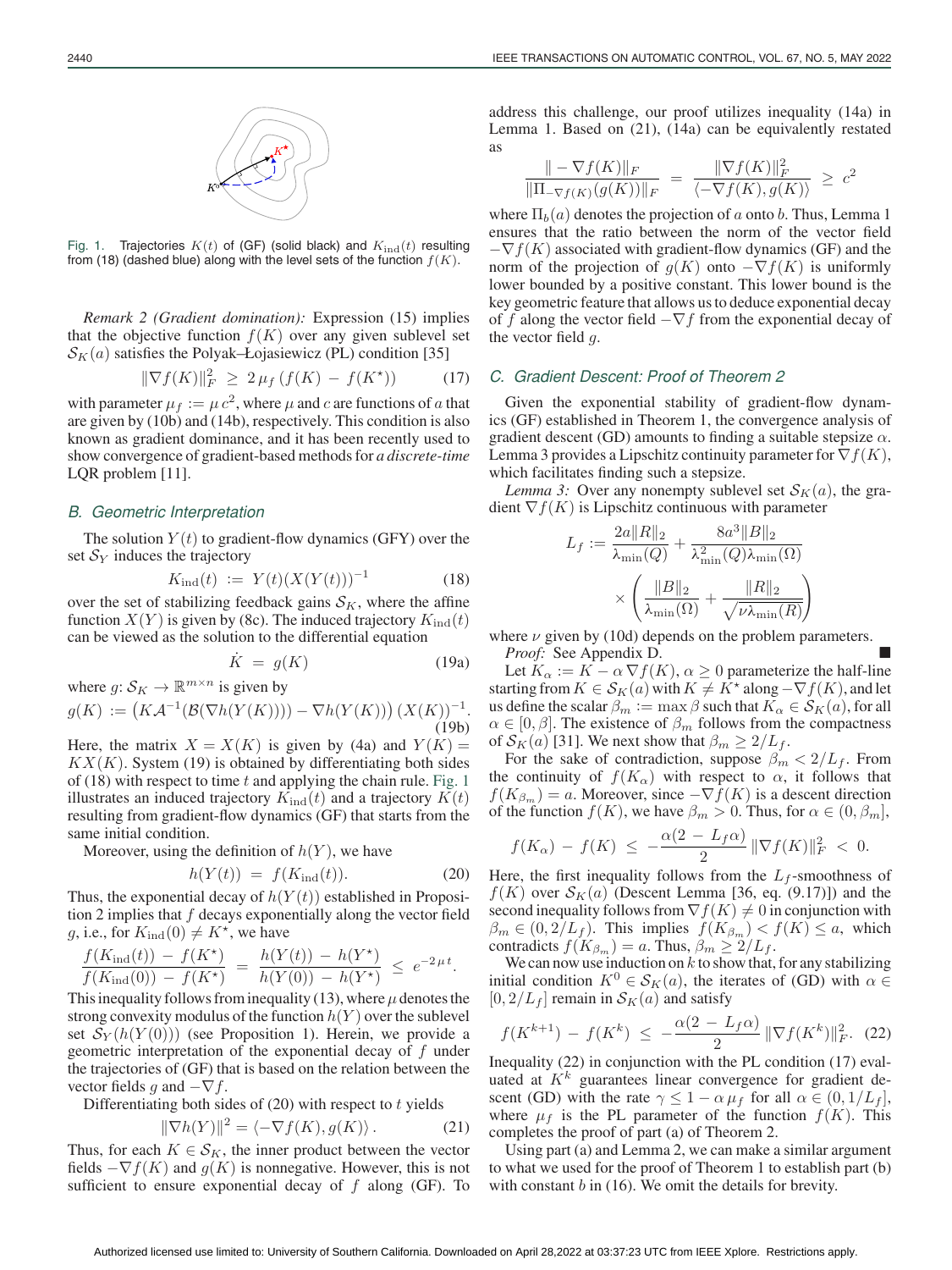*Remark 3:* Using our results, it is straightforward to show linear convergence of  $K^{k+1} = K^k - \alpha H_1^k \nabla f(K^k) H_2^k$  with  $K^0 \in \mathcal{S}_K$  and small enough stepsize, where  $H_1^k$  and  $H_2^k$  are uniformly upper- and lower-bounded positive-definite matrices. In particular, the Kleinman iteration [17] is recovered for  $\alpha = 0.5$ ,  $H_1^k = R^{-1}$ , and  $H_2^k = (X(K^k))^{-1}$ . Similarly, convergence of gradient descent may be improved by choosing  $H_1^k = I$  and  $H_2^k = (X(K^k))^{-1}$ . In this case, the corresponding update direction provides the continuous-time variant of the so-called *natural gradient* for discrete-time systems [37].

#### VI. BIAS AND CORRELATION IN GRADIENT ESTIMATION

In the model-free setting, we do not have access to the gradient  $\nabla f(K)$  and the random search method (RS) relies on the gradient estimate  $\nabla f(K)$  resulting from Algorithm 1. According to [11], achieving  $\|\nabla f(K) - \nabla f(K)\|_F \leq \epsilon$  may take  $N = \Omega(1/\epsilon^4)$  samples using one-point gradient estimates. Our computational experiments (not included in this article) also suggest that to achieve  $\|\nabla f(K) - \nabla f(K)\|_F \leq \epsilon, N$  must scale as poly  $(1/\epsilon)$  even when a two-point gradient estimate is used. To avoid this poor sample complexity, in our proof, we take an alternative route and give up on the objective of controlling the gradient estimation error. By exploiting the problem structure, we show that with a linear number of samples  $N = O(n)$ , where n is the number of states, the estimate  $\overline{\nabla}f(K)$  concentrates with *high probability* when projected to the direction of  $\nabla f(K)$ .

Our proof strategy allows us to significantly improve upon the existing literature both in terms of the required function evaluations and simulation time. Specifically, using the random search method (RS), the total number of function evaluations required in our results to achieve an accuracy level  $\epsilon$  is proportional to  $\log(1/\epsilon)$  compared to at least  $(1/\epsilon^4) \log(1/\epsilon)$  in [11] and  $1/\epsilon$ in [12]. Similarly, the simulation time that we require to achieve an accuracy level  $\epsilon$  is proportional to  $\log{(1/\epsilon)}$ ; this is in contrast to poly  $(1/\epsilon)$  simulation times in [11] and infinite simulation time in [12].

Algorithm 1 produces a biased estimate  $\overline{\nabla}f(K)$  of the gradient  $\nabla f(K)$ . Herein, we first introduce an unbiased estimate  $\nabla f(K)$  of  $\nabla f(K)$  and establish that the distance  $\|\nabla f(K) \overline{\nabla}f(K)\Vert_F$  can be readily controlled by choosing a large simulation time  $\tau$  and an appropriate smoothing parameter r in Algorithm 1; we call this distance the estimation bias. Next, we show that with  $N = O(n)$  samples, the unbiased estimate  $\nabla f(K)$  becomes highly correlated with  $\nabla f(K)$ . We exploit this fact in our convergence analysis.

# *A. Bias in Gradient Estimation due to Finite Simulation Time*

We first introduce an unbiased estimate of the gradient that is used to quantify the bias. For any  $\tau \geq 0$  and  $x_0 \in \mathbb{R}^n$ , let

$$
f_{x_0,\tau}(K) := \int_0^{\tau} \left( x^T(t)Qx(t) + u^T(t)Ru(t) \right) dt
$$

denote the  $\tau$ -truncated version of the LQR objective function associated with system (1b) with the initial condition  $x(0) = x_0$ and feedback law  $u = -Kx$  for all  $K \in \mathbb{R}^{m \times n}$ . Note that for any  $K \in \mathcal{S}_K$  and  $x(0) = x_0 \in \mathbb{R}^n$ , the infinite-horizon cost

$$
f_{x_0}(K) := f_{x_0,\infty}(K) \tag{23a}
$$

exists and it satisfies  $f(K) = \mathbb{E}_{x_0}[f_{x_0}(K)]$ . Furthermore, the gradient of  $f_{x_0}(K)$  is given by [cf. (5)]

$$
\nabla f_{x_0}(K) = 2(RK - B^T P(K))X_{x_0}(K) \tag{23b}
$$

where  $X_{x_0}(K) = -\mathcal{A}_K^{-1}(x_0 x_0^T)$  is determined by the closedloop Lyapunov operator in (7) and  $P(K) = -(\mathcal{A}_K^*)^{-1}(Q +$  $K^{T}RK$ ). Note that the gradients  $\nabla f(K)$  and  $\nabla f_{x_0}(K)$  are linear in  $X(K) = -\mathcal{A}_K^{-1}(\Omega)$  and  $X_{x_0}(K)$ , respectively. Thus, for any zero-mean random initial condition  $x(0) = x_0$  with covariance  $\mathbb{E}[x_0 x_0^T] = \Omega$ , the linearity of the closed-loop Lyapunov operator  $A_K$  implies

$$
\mathbb{E}_{x_0}[X_{x_0}(K)] = X(K), \ \mathbb{E}_{x_0}[\nabla f_{x_0}(K)] = \nabla f(K).
$$

Let us define the following three estimates of the gradient:

$$
\overline{\nabla} f(K) := \frac{1}{2rN} \sum_{i=1}^{N} (f_{x_i, \tau}(K + rU_i) - f_{x_i, \tau}(K - rU_i)) U_i
$$
  
\n
$$
\widetilde{\nabla} f(K) := \frac{1}{2rN} \sum_{i=1}^{N} (f_{x_i}(K + rU_i) - f_{x_i}(K - rU_i)) U_i
$$
  
\n
$$
\widehat{\nabla} f(K) := \frac{1}{N} \sum_{i=1}^{N} \langle \nabla f_{x_i}(K), U_i \rangle U_i
$$
\n(24)

where  $U_i \in \mathbb{R}^{m \times n}$  are i.i.d. random matrices with  $\text{vec}(U_i)$ uniformly distributed on the sphere  $\sqrt{mn} S^{mn-1}$  and  $x_i \in \mathbb{R}^n$ are i.i.d. initial conditions sampled from distribution  $D$ . Here,  $\nabla f(K)$  is the infinite-horizon version of the output  $\overline{\nabla} f(K)$ of Algorithm 1 and  $\nabla f(K)$  provides an unbiased estimate of  $\nabla f(K)$ . To see this, note that by the independence of  $U_i$  and  $x_i$ , we have

$$
\mathbb{E}_{x_i, U_i} \Big[ \text{vec}(\widehat{\nabla} f(K)) \Big] = \mathbb{E}_{U_1} [\langle \nabla f(K), U_1 \rangle \text{vec}(U_1)] =
$$
  

$$
\mathbb{E}_{U_1} [\text{vec}(U_1) \text{vec}(U_1)^T] \text{vec}(\nabla f(K)) = \text{vec}(\nabla f(K))
$$

and thus  $\mathbb{E}[\nabla f(K)] = \nabla f(K)$ . Here, we have utilized the fact that for the uniformly distributed random variable  $vec(U_1)$  over the sphere  $\sqrt{mn} S^{mn-1}$ ,  $\mathbb{E}_{U_1}[\text{vec}(U_1)\text{vec}(U_1)^T] = I$ .

**1) Local Boundedness of the Function**  $f(K)$ : An important requirement for the gradient estimation scheme in Algorithm 1 is the stability of the perturbed closed-loop systems, i.e.,  $K \pm rU_i \in \mathcal{S}_K$ ; violating this condition leads to an exponential growth of the state and control signals. Moreover, this condition is necessary and sufficient for  $\nabla f(K)$  to be well defined. In Proposition 3, we establish a radius, within which any perturbation of  $K \in S_K$  remains stabilizing.

*Proposition 3:* For any stabilizing feedback gain  $K \in S_K$ , we have  $\{\hat{K} \in \mathbb{R}^{m \times n} \mid \|\hat{K} - K\|_2 < \zeta\} \subset \mathcal{S}_K$ , where  $\zeta :=$  $\lambda_{\min}(\Omega)/2 ||B||_2 ||X(K)||_2$  and  $X(K)$  is given by (4a). Proof: See Appendix E.

If we choose the parameter  $r$  in Algorithm 1 to be smaller than  $\zeta$ , then the sample feedback gains  $K \pm rU_i$  are all stabilizing. In this article, we further require that the parameter  $r$  is small enough so that  $K \pm rU_i \in S_K(2a)$  for all  $K \in S_K(a)$ . Such an upper bound on  $r$  is provided in the next lemma.

*Lemma 4:* For any  $U \in \mathbb{R}^{m \times n}$  with  $||U||_F \leq \sqrt{mn}$  and  $K \in$  $S_K(a)$ ,  $K + r(a)U \in S_K(2a)$ , where  $r(a) := \tilde{c}/a$  for some positive constant  $\tilde{c}$  that depends on the problem data.

*Proof:* See Appendix E.

Note that for any  $K \in S_K(a)$ , and  $r \leq r(a)$  in Lemma 4,  $\nabla f(K)$  is well defined because  $K + rU_i \in S_K(2a)$  for all i.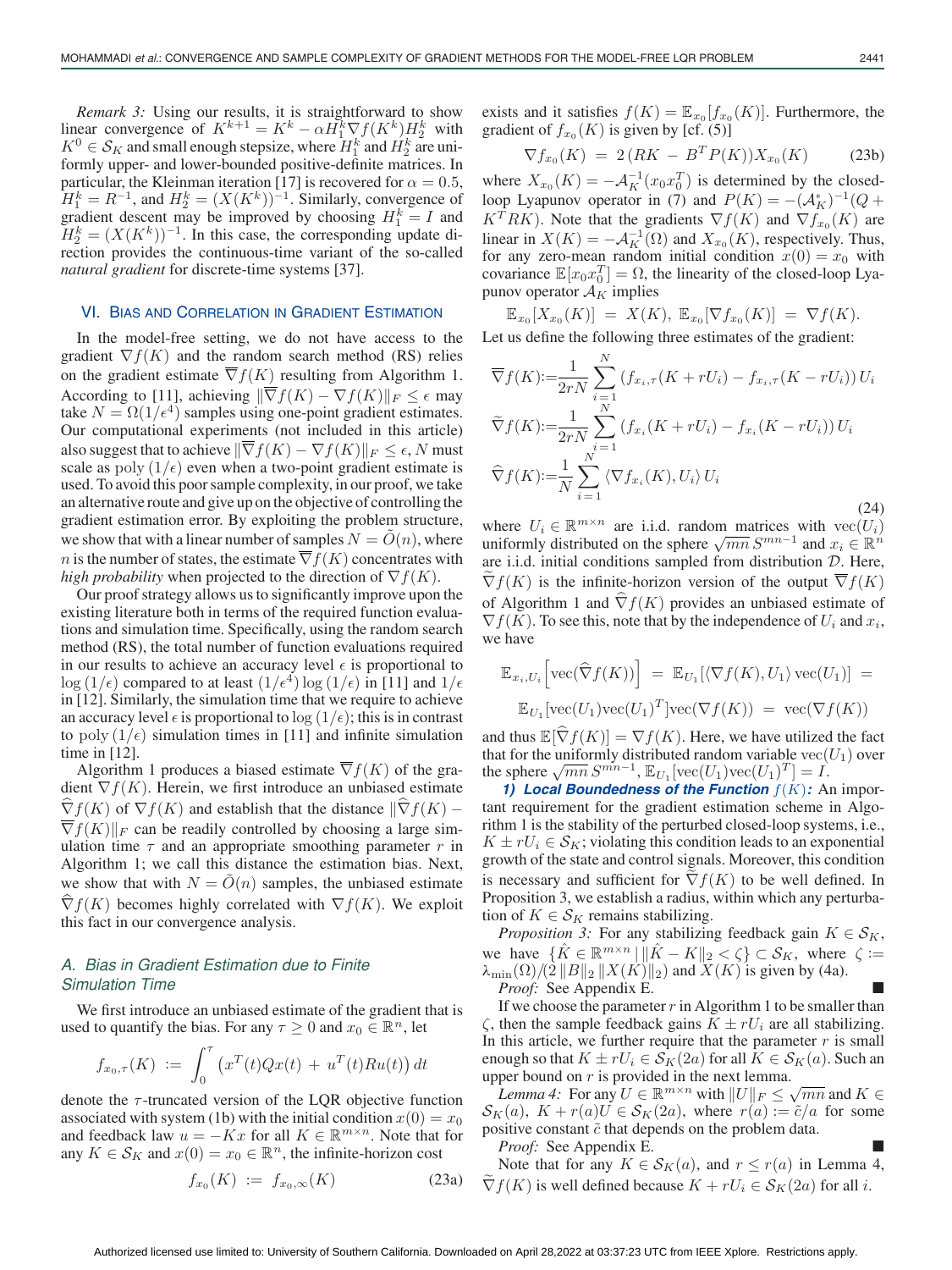*2) Bounding the Bias:* Herein, we establish an upper bound on the difference between the output  $\overline{\nabla}f(K)$  of Algorithm 1 and the unbiased estimate  $\hat{\nabla} f(K)$  of the gradient  $\nabla f(K)$ . This is accomplished by bounding the difference between these two quantities and  $\nabla f(K)$  through the use of the triangle inequality

$$
\|\widehat{\nabla}f(K) - \overline{\nabla}f(K)\|_{F} \le
$$
  

$$
\|\widetilde{\nabla}f(K) - \overline{\nabla}f(K)\|_{F} + \|\widehat{\nabla}f(K) - \widetilde{\nabla}f(K)\|_{F}.
$$
 (25)

The first term on the right-hand side of (25) arises from a bias caused by the finite simulation time in Algorithm 1. The next proposition quantifies an upper bound on this term.

*Proposition 4:* For any  $K \in S_K(a)$ , the output of Algorithm 1 with parameter  $r \le r(a)$  (given by Lemma 4) satisfies

$$
\|\widetilde{\nabla}f(K) - \overline{\nabla}f(K)\|_{F} \le \frac{\sqrt{mn} \max_{i} \|x_{i}\|^{2}}{r} \kappa_{1}(2a) e^{-\kappa_{2}(2a)\tau}
$$

where  $\kappa_1(a) > 0$  is a degree-5 polynomial and  $\kappa_2(a) > 0$  is inversely proportional to  $a$ , and they are given by (46).

*Proof:* See Appendix F.

Although small values of  $r$  may result in a large error  $\|\nabla f(K) - \nabla f(K)\|_F$ , the exponential dependence of the upper bound in Proposition 4 on the simulation time  $\tau$  implies that this error can be readily controlled by increasing  $\tau$ . In the next proposition, we handle the second term in (25).

*Proposition 5:* For any  $K \in S_K(a)$  and  $r \leq r(a)$  (given by Lemma 4), we have

$$
\|\widehat{\nabla}f(K) - \widetilde{\nabla}f(K)\|_{F} \le \frac{(rmn)^2}{2} \ell(2a) \max_{i} \|x_i\|^2
$$

where the function  $\ell(a) > 0$  is a degree-4 polynomial, and it is given by (49).

*Proof:* See Appendix G.

The third derivatives of the functions  $f_{x_i}(K)$  are utilized in the proof of Proposition 5. It is also worth noting that unlike  $\overline{\nabla}f(k)$  and  $\overline{\nabla}f(K)$ , the unbiased gradient estimate  $\widehat{\nabla}f(K)$  is independent of the parameter  $r$ . Thus, Proposition 5 provides a quadratic upper bound on the estimation error in terms of r.

# *B. Correlation Between Gradient and Gradient Estimate*

As mentioned earlier, one approach to analyzing convergence for the random search method in (RS) is to control the gradient estimation error  $\nabla f(K) - \nabla f(K)$  by choosing a large number of samples N. For the one-point gradient estimation setting, this approach was taken in [11] for the discrete-time LQR (and in [38] for the continuous-time LQR) and has led to an upper bound on the required number of samples for reaching  $\epsilon$ -accuracy that grows at least proportionally to  $1/\epsilon^4$ . Alternatively, our proof exploits the problem structure and shows that with a linear number of samples  $N = O(n)$ , where *n* is the number of states, the gradient estimate  $\widehat{\nabla} f(K)$  concentrates with *high probability* when projected to the direction of  $\nabla f(K)$ . In particular, in Propositions 7 and 8, we show that the following events occur with high probability for some positive scalars  $\mu_1$ ,  $\mu_2$ ,

$$
\mathsf{M}_1 := \left\{ \left\langle \widehat{\nabla} f(K), \nabla f(K) \right\rangle \geq \mu_1 \| \nabla f(K) \|_F^2 \right\} \quad (26a)
$$

$$
\mathsf{M}_2 := \left\{ \|\widehat{\nabla} f(K)\|_F^2 \le \mu_2 \|\nabla f(K)\|_F^2 \right\}.
$$
 (26b)

To justify the definitions of these events, we first show that if they both take place, then the unbiased estimate  $\nabla f(K)$  can be used to decrease the objective error by a geometric factor.

*Proposition 6 (Approximate GD):* If the matrix  $G \in \mathbb{R}^{m \times n}$ and the feedback gain  $K \in S_K(a)$  are such that

$$
\langle G, \nabla f(K) \rangle \ge \mu_1 \| \nabla f(K) \|_F^2 \tag{27a}
$$

$$
||G||_F^2 \le \mu_2 ||\nabla f(K)||_F^2 \tag{27b}
$$

for some positive scalars  $\mu_1$  and  $\mu_2$ , then  $K - \alpha G \in \mathcal{S}_K(a)$  for all  $\alpha \in [0, \mu_1/(\mu_2 L_f)]$ , and

$$
f(K - \alpha G) - f(K^*) \leq \gamma (f(K) - f(K^*))
$$

with  $\gamma = 1 - \mu_f \mu_1 \alpha$ . Here,  $L_f$  and  $\mu_f$  are the smoothness and the PL parameters of the function f over  $S_K(a)$ .

*Proof:* See Appendix H.

*Remark 4:* The fastest convergence rate guaranteed by Proposition 6,  $\gamma = 1 - \mu_f \mu_1^2 / (L_f \mu_2)$ , is achieved with the stepsize  $\alpha = \mu_1/(\mu_2 L_f)$ . This rate bound is tight in the sense that if  $G = c\nabla f(K)$ , for some  $c > 0$ , we recover the standard convergence rate  $\gamma = 1 - \mu_f / L_f$  of gradient descent.

We next quantify the probability of the events  $M_1$  and  $M_2$ . In our proofs, we exploit modern nonasymptotic statistical analysis of the concentration of random variables around their average. While in Appendix J, we set notation and provide basic definitions of key concepts, we refer the reader to a recent book [39] for a comprehensive discussion. Herein, we use  $c, c', c'',$  etc., to denote positive absolute constants.

**1) Handling M<sub>1</sub>:** We first exploit the problem structure to confine the dependence of  $\widehat{\nabla} f(K)$  on the random initial conditions  $x_i$  into a zero-mean random vector. In particular, for any  $K \in \mathcal{S}_K$  and  $x_0 \in \mathbb{R}^n$ ,

$$
\nabla f(K) = E X, \nabla f_{x_0}(K) = E X_{x_0}
$$

where  $E := 2(RK - B^T P(K)) \in \mathbb{R}^{m \times n}$  is a fixed matrix,  $X = -\mathcal{A}_K^{-1}(\Omega)$ , and  $X_{x_0} = -\mathcal{A}_K^{-1}(x_0 x_0^T)$ . This allows us to represent the unbiased estimate  $\widehat{\nabla} f(K)$  of the gradient as

$$
\widehat{\nabla} f(K) = \frac{1}{N} \sum_{i=1}^{N} \langle E X_{x_i}, U_i \rangle U_i = \widehat{\nabla}_1 + \widehat{\nabla}_2 \quad (28a)
$$

$$
\widehat{\nabla}_1 = \frac{1}{N} \sum_{i=1}^{N} \langle E(X_{x_i} - X), U_i \rangle U_i
$$
 (28b)

$$
\widehat{\nabla}_2 = \frac{1}{N} \sum_{i=1}^{N} \langle \nabla f(K), U_i \rangle U_i.
$$
 (28c)

Note that  $\nabla_2$  does not depend on the initial conditions  $x_i$ . Moreover, from  $\mathbb{E}[X_{x_i}] = X$  and the independence of  $X_{x_i}$  and  $U_i$ , we have  $\mathbb{E}[\widehat{\nabla}_1]=0$  and  $\mathbb{E}[\widehat{\nabla}_2] = \nabla f(K)$ .

In Lemma 5, we show that  $\left\langle \widehat{\nabla}_1, \nabla f(K) \right\rangle$  can be made arbitrary small with a large number of samples N. This allows us to analyze the probability of the event  $M_1$  in (26).

*Lemma 5:* Let  $U_1, \ldots, U_N \in \mathbb{R}^{m \times n}$  be i.i.d. random matrices with each vec $(U_i)$  uniformly distributed on the sphere  $\sqrt{mn} S^{mn-1}$ , and let  $X_1, \ldots, X_N \in \mathbb{R}^{n \times n}$  be i.i.d. random matrices distributed according to  $\mathcal{M}(xx^T)$ . Here,  $\mathcal M$  is a linear operator and  $x \in \mathbb{R}^n$  is a random vector, whose entries are i.i.d., zero-mean, unit-variance, sub-Gaussian random variables with sub-Gaussian norm less than  $\kappa$ . For any fixed matrix  $E \in \mathbb{R}^{m \times n}$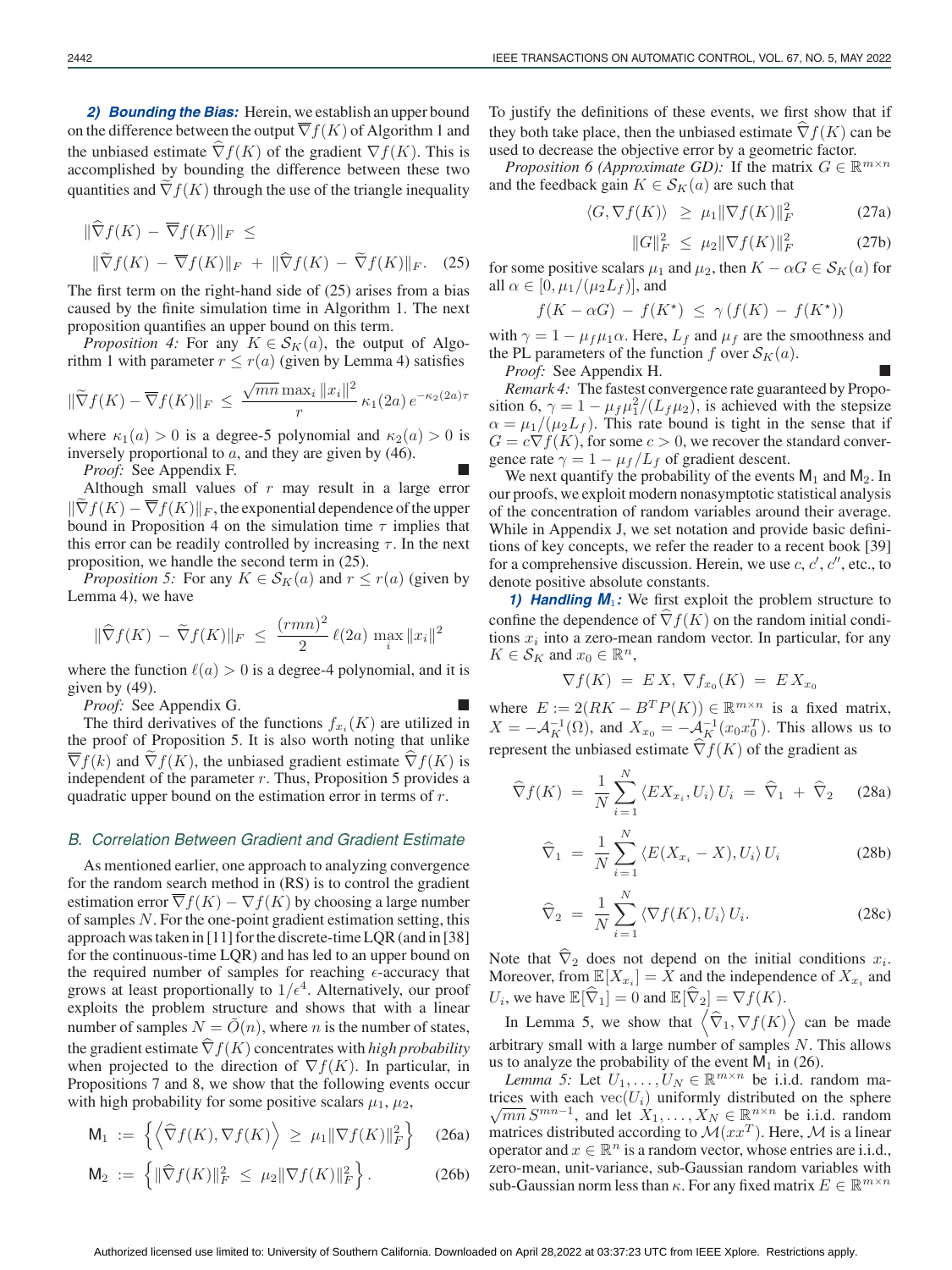and positive scalars  $\delta$  and  $\beta$ , if

$$
N \ge C \left(\beta^2 \kappa^2/\delta\right)^2 \left(\|\mathcal{M}^*\|_2 + \|\mathcal{M}^*\|_S\right)^2 n \log^6 n \qquad (29)
$$

then, with probability not smaller than  $1 - C'N^{-\beta} - 4Ne^{-\frac{n}{8}}$ ,

$$
\left| \frac{1}{N} \sum_{i=1}^{N} \left\langle E \left( X_i - X \right), U_i \right\rangle \left\langle E X, U_i \right\rangle \right| \leq \delta \| E X \|_F \| E \|_F
$$
\nwhere  $Y : \mathbb{F}[X] \to M(I)$ .

where  $X := \mathbb{E}[X_1] = \mathcal{M}(I)$ . *Proof:* See Appendix I.

In Lemma 6, we show that  $\left\langle \widehat{\nabla}_2, \nabla f(K) \right\rangle$  concentrates with

high probability around its average  $\|\nabla f(K)\|_F^2$ .<br>*Lemma 6:* Let  $U_1, \ldots, U_N \in \mathbb{R}^{m \times n}$  be i.i.d. random matrices with each vec $(U_i)$  uniformly distributed on the sphere  $\sqrt{mn} S^{mn-1}$ . Then, for any  $W \in \mathbb{R}^{m \times n}$  and  $t \in (0,1]$ ,

$$
\mathbb{P}\left\{\frac{1}{N}\sum_{i=1}^{N}\langle W,U_i\rangle^2\right| < (1-t)\|W\|_F^2\right\} \leq 2\,e^{-cNt^2}.
$$

*Proof:* See Appendix I.

In Proposition 7, we use Lemmas 5 and 6 to address  $M_1$ .

*Proposition 7:* Under Assumption 1, for any stabilizing feedback gain  $K \in S_K$  and positive scalar  $\beta$ , if

$$
N \geq C_1 \frac{\beta^4 \kappa^4}{\lambda_{\min}^2(X)} \left( \| (\mathcal{A}_K^*)^{-1} \|_2 + \| (\mathcal{A}_K^*)^{-1} \|_S \right)^2 n \log^6 n
$$

then the event M<sub>1</sub> in (26) with  $\mu_1 := 1/4$  satisfies  $\mathbb{P}(\mathsf{M}_1) \geq$  $1 - C_2 N^{-\beta} - 4Ne^{-\frac{n}{8}} - 2e^{-C_3N}.$ 

*Proof:* We use Lemma 5 with  $\delta := \lambda_{\min}(X)/4$  to show that, with probability not smaller than  $1 - C'N^{-\beta} - 4Ne^{-n/8}$ ,

$$
\left| \left\langle \widehat{\nabla}_1, \nabla f(K) \right\rangle \right| \leq \delta \left\| EX \right\|_F \left\| E \right\|_F
$$
  

$$
\leq \frac{1}{4} \left\| EX \right\|_F^2 = \frac{1}{4} \left\| \nabla f(K) \right\|_F^2.
$$
 (30a)

Furthermore, Lemma 6 with  $t := 1/2$  implies that

$$
\langle \hat{\nabla}_2, \nabla f(K) \rangle \geq \frac{1}{2} \|\nabla f(K)\|_F^2
$$
 (30b)

holds with probability not smaller than  $1 - 2e^{-cN}$ . Since  $\widehat{\nabla} f(K) = \widehat{\nabla}_1 + \widehat{\nabla}_2$ , we can use a union bound to combine (30a) and (30b). This together with a triangle inequality completes the proof.

**2) Handling**  $M_2$ **:** In Lemma 7, we quantify a high probability upper bound on  $\|\widehat{\nabla}_1\|_F / \| \nabla f(K)\|$ . This lemma is analogous to Lemma 5, and it allows us to analyze the probability of the event  $M_2$  in (26).

*Lemma 7:* Let  $X_i$  and  $U_i$  with  $i = 1, \ldots, N$  be random matrices defined in Lemma 5,  $X := \mathbb{E}[X_1]$ , and let  $N \ge c_0 n$ . Then, for any  $E \in \mathbb{R}^{m \times n}$  and positive scalar  $\beta$ ,

$$
\frac{1}{N} \|\sum_{i=1}^{N} \langle E(X_i - X), U_i \rangle U_i\|_F \le
$$
  

$$
c_1 \beta \kappa^2 (\|\mathcal{M}^*\|_2 + \|\mathcal{M}^*\|_S) \|E\|_F \sqrt{mn} \log n
$$

with probability not smaller than  $1 - c_2(n^{-\beta} + Ne^{-\frac{n}{8}})$ .

*Proof:* See Appendix J.

In Lemma 8, we quantify a high-probability upper bound on  $\|\nabla_2\|_F / \|\nabla f(K)\|.$ 

*Lemma 8:* Let  $U_1, \ldots, U_N \in \mathbb{R}^{m \times n}$  be i.i.d. random matrices with vec( $U_i$ ) uniformly distributed on the sphere  $\sqrt{mn} S^{mn-1}$ 

and let  $N \geq Cn$ . Then, for any  $W \in \mathbb{R}^{m \times n}$ ,

$$
\mathbb{P}\left\{\frac{1}{N} \|\sum_{j=1}^{N} \langle W, U_j \rangle U_j \|_F > C' \sqrt{m} \|W\|_F \right\} \leq 2Ne^{-\frac{mn}{8}} + 2e^{-\hat{c}N}.
$$

*Proof:* See Appendix J.

In Proposition 8, we use Lemmas 7 and 8 to address  $M_2$ . *Proposition 8:* Let Assumption 1 hold. Then, for any  $K \in$  $S_K$ , scalar  $\beta > 0$ , and  $N \geq C_4 n$ , the event  $M_2$  in (26) with

$$
\mu_2 := C_5 \left( \beta \kappa^2 \, \frac{\| (\mathcal{A}_K^*)^{-1} \|_2 + \| (\mathcal{A}_K^*)^{-1} \|_S}{\lambda_{\min}(X)} \sqrt{mn} \log n + \sqrt{m} \right)^2
$$

satisfies  $\mathbb{P}(\mathsf{M}_2) \ge 1 - C_6(n^{-\beta} + Ne^{-\frac{n}{8}} + e^{-C_7N}).$ *Proof:* We use Lemma 7 to show that, with probability at least

 $1 - c_2(n^{-\beta} + Ne^{-\frac{n}{8}}), \hat{\nabla}_1$  satisfies  $\|\widehat{\nabla}_1\|_F$  <

$$
c_1 \beta \kappa^2 (\|(\mathcal{A}_K^*)^{-1}\|_2 + \|(\mathcal{A}_K^*)^{-1}\|_S) \|E\|_F \sqrt{mn} \log n \le
$$
  

$$
c_1 \beta \kappa^2 \frac{\|(\mathcal{A}_K^*)^{-1}\|_2 + \|(\mathcal{A}_K^*)^{-1}\|_S}{\lambda_{\min}(X)} \|\nabla f(K)\|_F \sqrt{mn} \log n.
$$

Furthermore, we can use Lemma 8 to show that, with probability not smaller than  $1 - 2Ne^{-\frac{mn}{8}} - 2e^{-\hat{c}N}$ ,  $\hat{\nabla}_2$  satisfies

$$
\|\widehat{\nabla}_2\|_F \ \leq \ C'\sqrt{m}\|\nabla f(K)\|_F. \tag{VI-B2}
$$

Now, since  $\widehat{\nabla} f(K) = \widehat{\nabla}_1 + \widehat{\nabla}_2$ , we can use a union bound to combine the last two inequalities. This together with a triangle inequality completes the proof.

# VII. MODEL-FREE CONTROL DESIGN

In this section, we prove a more formal version of Theorem 3. *Theorem 4:* Consider the random search method (RS) that uses the gradient estimates of Algorithm 1 for finding the optimal solution  $K^*$  of LQR problem (3). Let the initial condition  $x_0$  obey Assumption 1 and let the simulation time  $\tau$ , the smoothing constant  $r$ , and the number of samples  $N$  satisfy smoothing constant r, and the number of samples  $\Gamma$ <br> $\tau \geq \theta'(a) \log(1/(r\epsilon)), r < \min\{r(a), \theta''(a)\sqrt{\epsilon}\}\)$ , and

$$
N \ge c_1 (1 + \beta^4 \kappa^4 \theta(a) \log^6 n) n \tag{31}
$$

for some  $\beta > 0$  and a desired accuracy  $\epsilon > 0$ . Then, for any initial condition  $K^0 \in S_K(a)$ , (RS) with the constant stepsize  $\alpha \leq 1/(32\mu_2(a)L_f)$  achieves  $f(K^k) - f(K^*) \leq \epsilon$  with probability not smaller than  $1 - kp - 2kNe^{-n}$  in at most

$$
k \leq \log \left( \left( f(K^0) - f(K^*) \right) / \epsilon \right) / \log \left( 1/(1 - \mu_f(a)\alpha/8) \right)
$$

iterations. Here,  $p := c_2(n^{-\beta} + N^{-\beta} + Ne^{-\frac{n}{8}} + e^{-c_3 N});$ nerations. Here,  $p := c_2(n + 1) + 1$  we  $s + e^{-s}$ ; <br>  $\mu_2 := c_4(\sqrt{m} + \beta \kappa^2 \theta(a) \sqrt{mn} \log n)^2$ ;  $c_1, \ldots, c_4$  are positive absolute constants;  $\mu_f$  and  $L_f$  are the PL and smoothness parameters of the function f over the sublevel set  $\mathcal{S}_K(a)$ ;  $\theta$ ,  $\theta'$ ,  $\theta''$  are positive functions that depend only on the parameters of the LQR problem; and  $r(a)$  is given by Lemma 4.

*Proof:* The proof combines Propositions 4–8. We first show that for any  $r \le r(a)$  and  $\tau > 0$ ,

$$
\|\overline{\nabla}f(K) - \widehat{\nabla}f(K)\|_{F} \le \sigma \tag{32}
$$

with probability not smaller than  $1 - 2Ne^{-n}$ , where

$$
\sigma := c_5(\kappa^2 + 1) \left( \frac{n\sqrt{m}}{r} \kappa_1(2a) e^{-\kappa_2(2a)\tau} + \frac{r^2 m^2 n^{\frac{5}{2}}}{2} \ell(2a) \right).
$$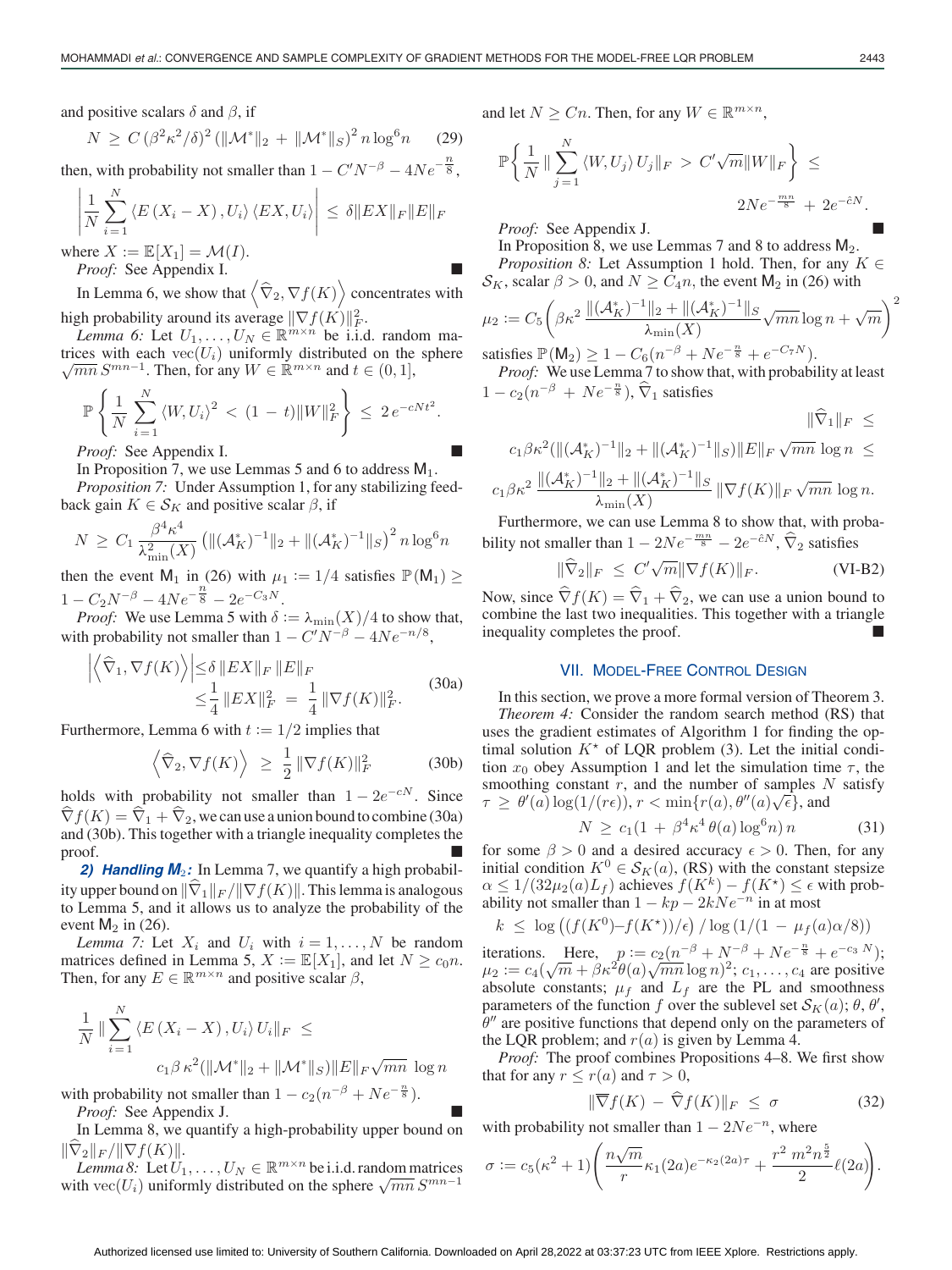Here,  $r(a)$ ,  $\kappa_i(a)$ , and  $\ell(a)$  are positive functions that are given by Lemma 4, (46), and (49), respectively.

Under Assumption 1, the vector  $v \sim \mathcal{D}$  satisfies [39, eq. (3.3)],  $\mathbb{P}\{\Vert v\Vert \leq c_5(\kappa^2+1)\sqrt{n}\} \geq 1-2e^{-n}$ . Thus, for the random initial conditions  $x_1, \ldots, x_N \sim \mathcal{D}$ , we can apply the union bound (Boole's inequality) to obtain

$$
\mathbb{P}\left\{\max_{i} \|x_i\| \le c_5(\kappa^2 + 1)\sqrt{n}\right\} \ge 1 - 2Ne^{-n}.
$$
 (33)

Now, we combine Propositions 4 and 5 to write

$$
\|\overline{\nabla}f(K) - \widehat{\nabla}f(K)\|_{F} \le
$$
  

$$
\left(\frac{\sqrt{mn}}{r} \kappa_{1}(2a)e^{-\kappa_{2}(2a)\tau} + \frac{(rmn)^{2}}{2} \ell(2a)\right) \max_{i} \|x_{i}\|^{2} \le \sigma.
$$

The first inequality is obtained by combining Propositions 4 and 5 through the use of the triangle inequality, and the second inequality follows from (33). This completes the proof of (32).

Let  $\theta(a)$  be a uniform upper bound on  $(\|({\mathcal A}_K^*)^{-1}\|_2 +$  $\|(\mathcal{A}_{K}^{*})^{-1}\|_{S}^{2}/\lambda_{\min}(X) \leq \theta(a),$  for all  $K \in \mathcal{S}_{K}^{(n)}(a),$  see Appendix L for a discussion on  $\theta(a)$ . Since the number of samples satisfies (31), for any given  $K \in S<sub>K</sub>(a)$ , we can combine Propositions 7 and 8 with a union bound to show that

$$
\langle \hat{\nabla} f(K), \nabla f(K) \rangle \ge \mu_1 || \nabla f(K) ||_F^2
$$
 (34a)

$$
\|\widehat{\nabla} f(K)\|_{F}^{2} \le \mu_{2} \|\nabla f(K)\|_{F}^{2} \qquad (34b)
$$

holds with probability not smaller than  $1 - p$ , where  $\mu_1 = 1/4$ , and  $\mu_2$  and p are determined in the statement of the theorem.

Without loss of generality, let us assume that the initial error satisfies  $f(K^0) - f(K^*) > \epsilon$ . We next show that

$$
\langle \overline{\nabla} f(K^0), \nabla f(K^0) \rangle \ge \frac{\mu_1}{2} {\|\nabla f(K^0)\|_F^2}
$$
 (35a)

$$
\|\overline{\nabla} f(K^0)\|_F^2 \ \leq \ 4\mu_2 \|\nabla f(K^0)\|_F^2 \tag{35b}
$$

holds with probability not smaller than  $1 - p - 2Ne^{-n}$ .

Since the function  $f$  is gradient dominant over the sublevel set  $S_K(a)$  with parameter  $\mu_f$ , combining  $f(K^0)$  –  $f(K^*) > \epsilon$  and (17) yields  $\|\nabla f(K^0)\|_F \geq \sqrt{2\mu_f \epsilon}$ . Also, let the positive scalars  $\theta'(a)$  and  $\theta''(a)$  be such that for any pair of  $\tau$  and  $r$  satisfying  $\tau \geq \theta'(a) \log(1/(r\epsilon))$  and  $r <$ pair of  $\tau$  and  $r$  satisfying  $\tau \ge \sigma(a) \log(1/(r\epsilon))$  and  $r < \min\{r(a), \theta''(a)\sqrt{\epsilon}\}\$ , the upper bound  $\sigma$  in (32) becomes smaller than  $\sigma \le \sqrt{2\mu_f \epsilon}$  min  $\{\mu_1/2, \sqrt{\mu_2}\}\)$ . The choice of  $\theta'$ and  $\theta''$  with the above property is straightforward using the definition of  $\sigma$ . Combining  $\|\nabla f(K^0)\|_F \geq \sqrt{2\mu_f \epsilon}$  and  $\sigma \leq$  $\sqrt{2\mu_f \epsilon}$  min  $\{\mu_1/2, \sqrt{\mu_2}\}\$  yields

$$
\sigma \leq \|\nabla f(K^0)\|_F \min \{\mu_1/2, \sqrt{\mu_2}\}.
$$
 (36)

Using the union bound, we have

$$
\langle \overline{\nabla} f(K^0), \nabla f(K^0) \rangle
$$
  
=\langle \widehat{\nabla} f(K^0), \nabla f(K^0) \rangle + \langle \overline{\nabla} f(K^0) - \widehat{\nabla} f(K^0), \nabla f(K^0) \rangle  
\stackrel{(a)}{\geq} \mu\_1 || \nabla f(K^0) ||\_F^2 - || \overline{\nabla} f(K^0) - \widehat{\nabla} f(K^0) ||\_F || \nabla f(K^0) ||\_F  
\stackrel{(b)}{\geq} \mu\_1 || \nabla f(K^0) ||\_F^2 - \sigma || \nabla f(K^0) ||\_F \stackrel{(c)}{\geq} \frac{\mu\_1}{2} || \nabla f(K^0) ||\_F^2

with probability not smaller than  $1 - p - 2Ne^{-n}$ . Here, (a) follows from combining (34a) and the Cauchy–Schwarz inequality,



Fig. 2. Convergence curves for gradient descent (blue) over the set  $S_K$  and gradient descent (red) over the set  $S_Y$  with (a)  $s = 10$  and (b) 20 masses.

(b) follows from (32), and (c) follows from (36). Moreover

$$
\|\overline{\nabla}f(K^{0})\|_{F} \stackrel{(a)}{\leq} \|\widehat{\nabla}f(K^{0})\|_{F} + \|\overline{\nabla}f(K^{0}) - \widehat{\nabla}f(K^{0})\|_{F}
$$
  

$$
\stackrel{(b)}{\leq} \sqrt{\mu_{2}}\|\nabla f(K^{0})\|_{F} + \sigma \stackrel{(c)}{\leq} 2\sqrt{\mu_{2}}\|\nabla f(K^{0})\|_{F}
$$

where  $(a)$  follows from the triangle inequality,  $(b)$  from (32), and  $(c)$  from (36). This completes the proof of (35).

Inequality (35) allows us to apply Proposition 6 and obtain with probability not smaller than  $1 - p - 2Ne^{-n}$  that for the stepsize  $\alpha \leq \mu_1/(8\mu_2 L_f)$ , we have  $\overline{K}^1 \in S_K(a)$  and also  $f(K^1) - f(K^*) \leq \gamma(f(K^0) - f(K^*))$ , with  $\gamma = 1 \mu_f \mu_1 \alpha/2$ , where  $L_f$  is the smoothness parameter of the function f over  $S_K(a)$ . Finally, using the union bound, we can repeat this procedure via induction to obtain that for some

$$
k \ \leq \ \frac{1}{\log\left(1/\gamma\right)} \, \log \frac{f(K^0) - f(K^\star)}{\epsilon}
$$

the error satisfies  $f(K^k) - f(K^*) \leq \gamma^k (f(K^0) - f(K^*)) \leq \epsilon$ with probability not smaller than  $1 - kp - 2kNe^{-n}$ .

*Remark 5:* For the failure probability in Theorem 4 to be negligible, the problem dimension  $n$  needs to be large. Moreover, to account for the conflicting term  $Ne^{-n/8}$  in the failure probability, we can require a crude exponential bound  $N \le e^{n/16}$ on the sample size. We also note that although Theorem 4 only guarantees convergence in the objective value, similar to the proof of Theorem 1, we can use Lemma 2 that relates the error in optimization variable,  $K$ , and the error in the objective function,  $f(K)$ , to obtain convergence guarantees in the optimization variable as well.

*Remark 6:* Theorem 4 requires the lower bound on the simulation time  $\tau$  in (31) to ensure that, for any desired accuracy  $\epsilon$ , the smoothing constant r satisfies  $r \ge (1/\epsilon) e^{-\tau/\theta'(a)}$ . As we demonstrate in the proof, this requirement accounts for the bias that arises from a finite value of  $\tau$ . Since this form of bias can be readily controlled by increasing  $\tau$ , the above lower bound be readily controlled by increasing  $\tau$ , the above lower bound<br>on r does not contradict the upper bound  $r = O(\sqrt{\epsilon})$  required by Theorem 4. Finally, we note that letting  $r \to 0$  can cause large bias in the presence of other sources of inaccuracy in the function approximation process.

#### VIII. COMPUTATIONAL EXPERIMENTS

We consider a mass–spring–damper system with s masses, where we set all mass, spring, and damping constants to unity. In state-space representation (1b), the state  $x = [p^T v^T]^T$  contains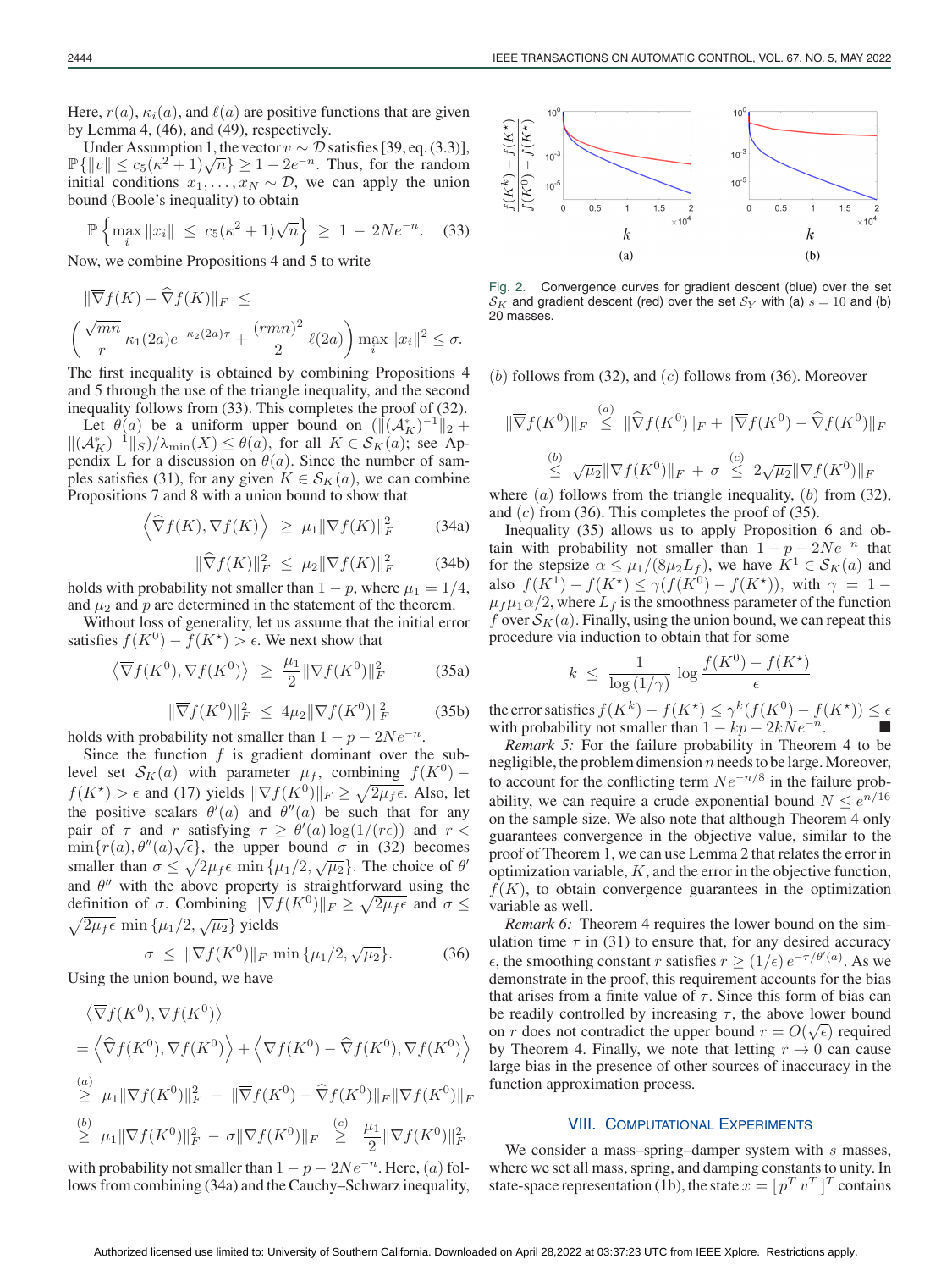

Fig. 3. (a) Bias in gradient estimation and (b) total error in gradient estimation as functions of the simulation time  $\tau$ . The blue and red curves correspond to two values of the smoothing parameter  $r = 10^{-4}$  and  $r = 10^{-5}$ , respectively. (c) Convergence curve of the random search method (RS).

the position and velocity vectors, and the dynamic and input matrices are given by

$$
A = \begin{bmatrix} 0 & I \\ -T & -T \end{bmatrix}, B = \begin{bmatrix} 0 \\ I \end{bmatrix}
$$

where 0 and *I* are  $s \times s$  zero and identity matrices, and *T* is a Toeplitz matrix with 2 on the main diagonal and  $-1$  on the first super and subdiagonals.

#### *A. Known Model*

To compare the performance of gradient descent methods (GD) and (GY) on  $K$  and  $Y$ , we solve the LQR problem with  $Q = I + 100 e_1 e_1^T$ ,  $R = I + 1000 e_4 e_4^T$ , and  $\Omega = I$  for  $s \in \{10, 20\}$  masses (i.e.,  $n = 2s$  state variables), where  $e_i$  is the *i*th unit vector in the standard basis of  $\mathbb{R}^n$ .

Fig. 2 illustrates the convergence curves for both algorithms with a stepsize selected using a backtracking procedure that guarantees stability of the closed-loop system. Both algorithms were initialized with  $Y^0 = K^0 = 0$ . Even though Fig. 2 suggests that gradient decent/flow on  $\mathcal{S}_K$  converges faster than that on  $\mathcal{S}_Y$ , this observation does not hold in general.

#### *B. Unknown Model*

To illustrate our results on the accuracy of the gradient estimation in Algorithm 1 and the efficiency of our random search method, we consider the LQR problem with  $Q$  and  $R$  equal to identity for  $s = 10$  masses (i.e.,  $n = 20$  state variables). We also let the initial conditions  $x_i$  in Algorithm 1 be standard normal and use  $N = n = 2s$  samples.

Fig. 3(a) illustrates the dependence of the relative error  $\|\nabla f(K) - \nabla f(K)\|_F / \|\nabla f(K)\|_F$  on the simulation time  $\tau$ for  $K = 0$  and two values of the smoothing parameter  $r = 10^{-4}$ (blue) and  $r = 10^{-5}$  (red). We observe an exponential decrease in error for small values of  $\tau$ . In addition, the error does not pass a saturation level, which is determined by  $r$ . We also see that, as r decreases, this saturation level becomes smaller. These observations are in harmony with our theoretical developments; in particular, combining Propositions 4 and 5 through the use of the triangle inequality yields

$$
\|\widehat{\nabla}f(K) - \overline{\nabla}f(K)\|_{F} \le
$$
  

$$
\left(\frac{\sqrt{mn}}{r} \kappa_{1}(2a) e^{-\kappa_{2}(2a)\tau} + \frac{r^{2}m^{2}n^{2}}{2} \ell(2a)\right) \max_{i} \|x_{i}\|^{2}.
$$

This upper bound clearly captures the exponential dependence of the bias on the simulation time  $\tau$  as well as the saturation level that depends quadratically on the smoothing parameter r.

In Fig. 3(b), we demonstrate the dependence of the total relative error  $\|\nabla f(K) - \overline{\nabla} f(K)\|_F / \|\nabla f(K)\|_F$  on the simulation time  $\tau$  for two values of the smoothing parameter  $r = 10^{-4}$ (blue) and  $r = 10^{-5}$  (red), resulting from the use of  $N = n$ samples. We observe that the distance between the approximate gradient and the true gradient is rather large. This is exactly why prior analysis of sample complexity and simulation time is subpar to our results. In contrast to the existing results, which rely on the use of the estimation error shown in Fig. 3(b), our analysis shows that the simulated gradient  $\overline{\nabla}f(K)$  is close to the gradient estimate  $\hat{\nabla} f(K)$ . While  $\hat{\nabla} f(K)$  is not close to the true gradient  $\nabla f(K)$ , it is highly correlated with it. This is sufficient for establishing convergence guarantees, and it allows us to significantly improve upon existing results [11], [12] in terms of sample complexity and simulation time reducing both to  $O(\log{(1/\epsilon)})$ .

Finally, Fig. 3(c) demonstrates linear convergence of the random search method (RS) with stepsizes  $\alpha = 10^{-4}$ ,  $r = 10^{-5}$ , and  $\tau = 200$  in Algorithm 1, as established in Theorem 4. In this experiment, we implemented Algorithm 1 using the ode45 and trapz subroutines in MATLAB to numerically integrate the state/input penalties with the corresponding weight matrices Q and R. However, our theoretical results only account for an approximation error that arises from a finite simulation horizon. Clearly, employing empirical ODE solvers and numerical integration may introduce additional errors in our gradient approximation that require further scrutiny.

#### IX. CONCLUSION

We prove exponential/linear convergence of gradient flow/descent algorithms for solving the continuous-time LQR problem based on a nonconvex formulation that directly searches for the controller. A salient feature of our analysis is that we relate the gradient-flow dynamics associated with this nonconvex formulation to that of a convex reparameterization. This allows us to deduce convergence of the nonconvex approach from its convex counterpart. We also establish a bound on the sample complexity of the random search method for solving the continuous-time LQR problem that does not require the knowledge of system parameters. We have recently proved similar result for the discrete-time LQR problem [40].

Our ongoing research directions include: 1) providing theoretical guarantees for the convergence of gradient-based methods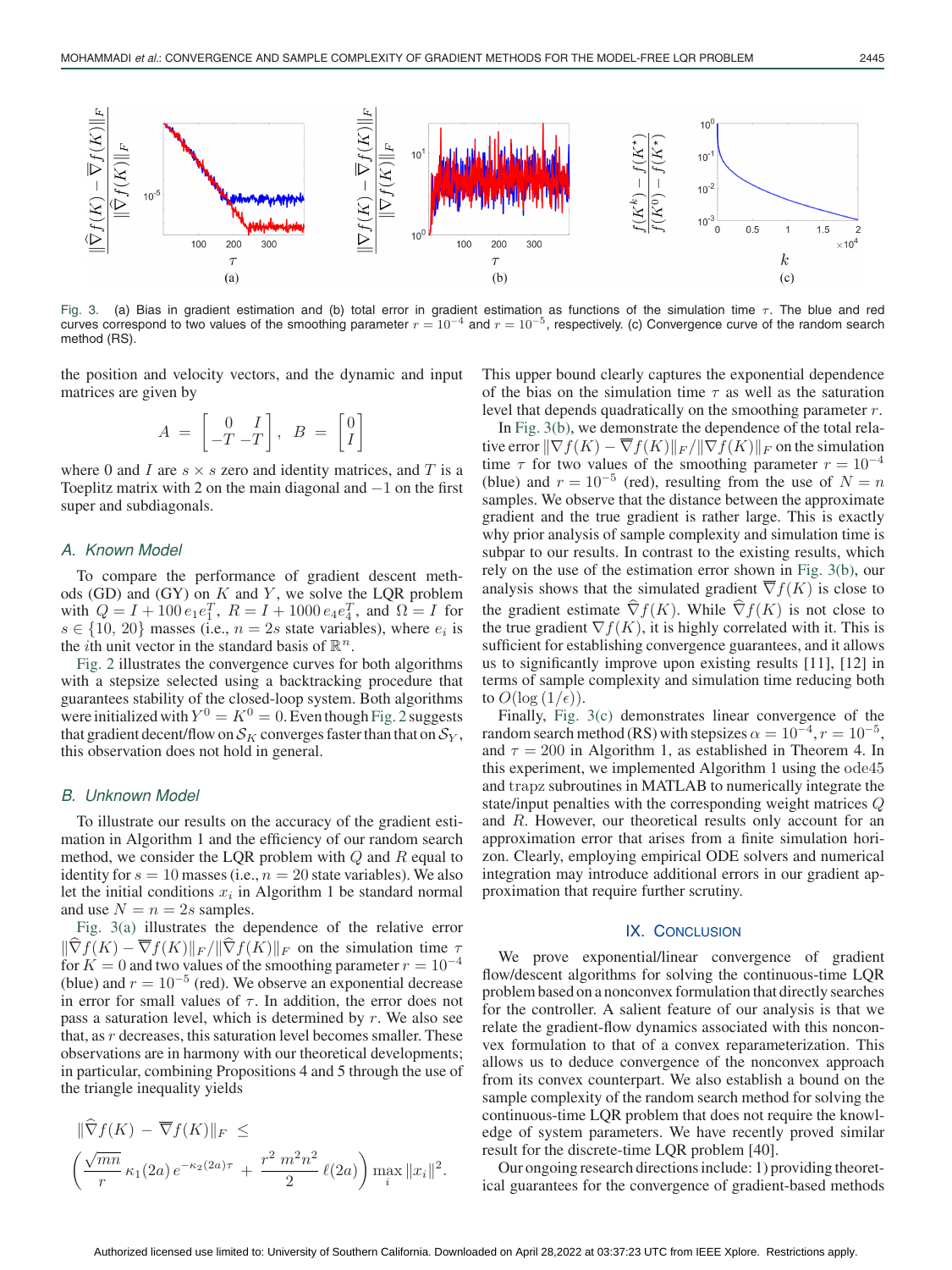for sparsity-promoting and structured control synthesis; and 2) extension to nonlinear systems via successive linearization techniques.

#### **APPENDIX**

*A. Lack of Convexity of Function* f

See [41].

# *B. Invertibility of the Linear Map* A

See [41].

#### *C. Proof of Proposition 1*

The second-order term in the Taylor series expansion of  $h(Y + \hat{Y})$  around Y is given by [29, Lemma 2]

$$
\left\langle \tilde{Y}, \nabla^2 h(Y; \tilde{Y}) \right\rangle = 2 \|R^{\frac{1}{2}}(\tilde{Y} - K\tilde{X})X^{-\frac{1}{2}}\|_F^2 \qquad (37)
$$

where X is the unique solution to  $A(X) = B(Y)$ . We show that this term is upper and lower bounded by  $L\|\tilde{Y}\|_F^2$  and  $\mu\|\tilde{Y}\|_F^2$ . where  $L$  and  $\mu$  are given by (10a) and (10b), respectively. The proof for the upper bound is borrowed from [29, Lemma 1]; we include it for completeness. We repeatedly use the bounds on the variables presented in Lemma 16 (see Appendix K).

**Smoothness:** For any  $Y \in S_Y(a)$  and Y with  $||Y||_F = 1$ ,

$$
\left\langle \tilde{Y}, \nabla^2 h(Y; \tilde{Y}) \right\rangle = 2\|R^{\frac{1}{2}}(\tilde{Y} - K\tilde{X})X^{-\frac{1}{2}}\|_F^2
$$
  
\n
$$
\leq 2\|R\|_2 \|X^{-1}\|_2 \|\tilde{Y} - K\mathcal{A}^{-1}\mathcal{B}(\tilde{Y})\|_F^2
$$
  
\n
$$
\leq \frac{2\|R\|_2}{\lambda_{\min}(X)} \left( \|\tilde{Y}\|_F + \|K\|_2 \|\mathcal{A}^{-1}\mathcal{B}\|_2 \|\tilde{Y}\|_F \right)^2
$$
  
\n
$$
\leq \frac{2a\|R\|_2}{\nu} \left( 1 + \frac{a\|\mathcal{A}^{-1}\mathcal{B}\|_2}{\sqrt{\nu \lambda_{\min}(R)}} \right)^2 =: L.
$$

Here, the first and second inequalities are obtained from the definition of the 2-norm in conjunction with the triangle inequality, and the third inequality follows from (58b) and (58c). This completes the proof of smoothness.

**Strong convexity:** Using the positive definiteness of matrices  $R$  and  $X$ , the second-order term (37) can be lower bounded by

$$
\left\langle \tilde{Y}, \nabla^2 h(Y; \tilde{Y}) \right\rangle \ge 2\lambda_{\min}(R) \|H\|_F^2 / \|X\|_2 \qquad (38)
$$

where  $H := Y - KX$ . Next, we show that

$$
||H||_F/||\tilde{X}||_F \ge \lambda_{\min}(\Omega)\lambda_{\min}(\Omega)/(a||\mathcal{B}||_2). \tag{39}
$$

We substitute  $H + K\tilde{X}$  for  $\tilde{Y}$  in  $\mathcal{A}(\tilde{X}) = \mathcal{B}(\tilde{Y})$  to obtain

$$
\Gamma = B H + H^T B^T \tag{40}
$$

where  $\Gamma := \mathcal{A}_K(\tilde{X})$ . The closed-loop stability implies that  $\tilde{X} =$  $\mathcal{A}_K^{-1}(\Gamma)$ , and from (40), we have

$$
||H||_F \ge ||\Gamma||_F / ||\mathcal{B}||_2. \tag{41}
$$

This allows us to use Lemma 18, presented in Appendix L, to write  $a\|\Gamma\|_F \geq \lambda_{\min}(\Omega)\lambda_{\min}(Q)\|\tilde{X}\|_F$ . This inequality in conjunction with (41) yields (39).

Next, we derive upper bound on  $||Y||_F$ , as follows:

$$
\|\tilde{Y}\|_{F} \ = \ \|H \ + \ K\tilde{X}\|_{F} \ \leq \ \|H\|_{F} \ + \ \|K\|_{F}\|\tilde{X}\|_{F}
$$

$$
\leq \|H\|_F \left(1 + a^2 \eta\right) \tag{42}
$$

where  $\eta$  is given by (10c) and the second inequality follows from (58d) and (39). Finally, inequalities (38) and (42) yield

$$
\frac{\langle \tilde{Y}, \nabla^2 f(Y; \tilde{Y}) \rangle}{\|\tilde{Y}\|_{F}^2} \ge \frac{2\lambda_{\min}(R)\|H\|_{F}^2}{\|X\|_{2}\|\tilde{Y}\|_{F}^2}
$$
  

$$
\ge \frac{2\lambda_{\min}(R)}{\|X\|_{2}(1 + a^2\eta)^2} \ge \frac{2\lambda_{\min}(R)\lambda_{\min}(Q)}{a(1 + a^2\eta)^2} =: \mu \quad (43)
$$

where the last inequality follows from (58a).

#### *D. Proofs for Section V*

**Proof of Lemma 1:** The gradients are given by  $\nabla f(K) = EX$  and  $\nabla h(Y) = E + 2B^{T}(P - W)$ , where  $E := 2(RK - B<sup>T</sup>P)$ , P is determined by (6a), and W is the solution to (11b). Subtracting (11b) from (6b) yields  $A^T (P - W) + (P - W) A = -\frac{1}{2} (K^T E + E^T K)$ , which, in turn, leads to  $||P - W||_F \le ||A^{-1}||_2 ||K||_F ||E||_F \le$  $a\|\mathcal{A}^{-1}\|_2\|E\|_F/\sqrt{\nu\lambda_{\min}(R)},$ where the second inequality follows from (58d) in Appendix K. Thus, by applying the triangle inequality to  $\nabla h(Y)$ , we obtain  $\|\nabla h(Y)\|_F / \|E\|_F \leq 1 + 2a \|\mathcal{A}^{-1}\|_2 \|B\|_2 / \sqrt{\nu \lambda_{\min}(R)}$ .

Moreover, using the lower bound (58c) on  $\lambda_{\min}(X)$ , we have  $\|\nabla f(K)\|_F = \|EX\|_F \geq (\nu/a)\|E\|_F$ . Combining the last two inequalities completes the proof.

*Proof of Lemma 2:* For any pair of stabilizing feedback gains K and  $\hat{K} := K + \tilde{K}$ , we have [31, eq. (2.10)],  $f(\hat{K}) - f(K) = \text{trace}(\tilde{K}^T (R(K + \hat{K}) - 2B^T \hat{P})X),$  where  $X = X(K)$  and  $\hat{P} = P(\hat{K})$  are given by (4a) and (6a), respectively. Letting  $\hat{K} = K^*$  in this equation and using the optimality condition  $B^T \hat{P} = R\hat{K}$  completes the proof.

*Proof of Lemma 3:* See [41].

# *E. Proofs for Section VI-A1*

We first present a technical lemma.

*Lemma 9:* Let the matrices  $F, X \succ 0$ , and  $\Omega \succ 0$  satisfy

$$
FX + XF^T + \Omega = 0. \tag{44}
$$

Then, the matrix  $F + \Delta$  is Hurwitz for all  $\Delta$  that satisfy  $\|\Delta\|_2$  <  $\lambda_{\min}(\Omega)/(2||X||_2).$ 

*Proof:* See [41, Appendix E].

**Proof of Proposition 3:** For any feedback gain K such that  $||K - K||_2 < \zeta$ , the closed-loop matrix  $A - B\hat{K}$  satisfies  $||A - B\hat{K} - (A - BK)||_2 \le ||K - \hat{K}||_2 ||B||_2 < \zeta ||B||_2$ . This bound on the distance between the closed-loop matrices  $A - BK$  and  $A - B\hat{K}$  allows us to apply Lemma 9 with  $F := A - BK$  and  $X := X(K)$  to complete the proof.

We next present a technical lemma.

*Lemma 10:* For any  $K \in \mathcal{S}_K$  and  $\hat{K} \in \mathbb{R}^{m \times n}$  such that  $\|\hat{K} - \hat{K}\|$  $K\|_{2} < \delta$ , with

$$
\delta := \frac{1}{4 \, \|B\|_F} \min \left\{ \frac{\lambda_{\min}(\Omega)}{\text{trace}\left(X(K)\right)}, \frac{\lambda_{\min}(Q)}{\text{trace}\left(P(K)\right)} \right\}
$$

the feedback gain matrix  $\hat{K} \in \mathcal{S}_K$ , and

$$
||X(\hat{K}) - X(K)||_F \le \epsilon_1 ||\hat{K} - K||_2 \tag{45a}
$$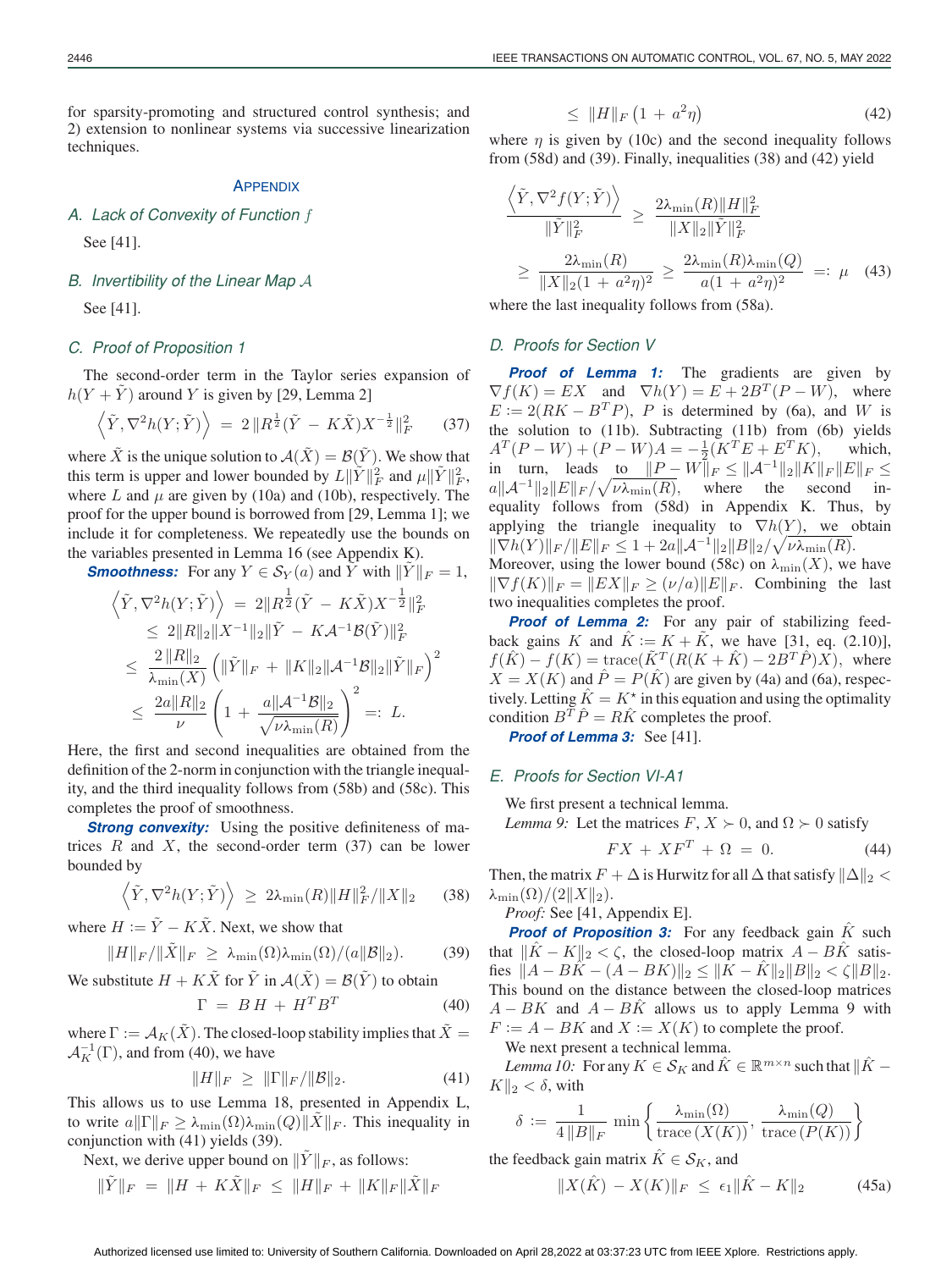$$
||P(\hat{K}) - P(K)||_F \le \epsilon_2 ||\hat{K} - K||_2 \tag{45b}
$$

$$
\|\nabla f(\hat{K}) - \nabla f(K)\|_{F} \le \epsilon_3 \|\hat{K} - K\|_{2} \tag{45c}
$$

$$
|f(\hat{K}) - f(K)| \le \epsilon_4 \|\hat{K} - K\|_2 \tag{45d}
$$

where  $X(K)$  and  $P(K)$  are given by (4a) and (6a), respectively. Furthermore, the parameters  $\epsilon_i$ , which only depend on  $K$  and problem data, are given by  $\epsilon_1 := \|X(K)\|_2 / \delta, \epsilon_2 := 2 \operatorname{trace}(P)(2 \|P\|_2 \|B\|_F +$ 

 $(\delta + 2||K||_2)||R||_F)/\lambda_{\min}(Q), \epsilon_4 := \epsilon_2||\Omega||_F,$  and  $\epsilon_3 := 2(\epsilon_1 \|K\|_2 + 2 \|X(K)\|_2) \|R\|_F + 2\epsilon_1 (\|P(K)\|_2 +$  $2\epsilon_2 ||X(K)||_2$ ||B||F.

*Proof:* See [41, Appendix E].

*Proof of Lemma 4:* For any  $K \in S_K(a)$ , we can use the bounds provided in Appendix K to show that  $c_1/a \leq \delta$  and  $\epsilon_4 \leq c_2 a^2$ , where  $\delta$  and  $\epsilon_4$  are given in Lemma 10, and each  $c_i$  is a positive constant that depends on the problem data. Now, Lemma 10 implies that  $f(K + r(a)U) - f(K) \le \epsilon_4 r(a) ||U||_2 \le a$ , where  $r(a) :=$  $f(X + r(a)) = f(X) \le \epsilon_4 r(a) ||c||_2 \le a$ , where  $r(a) :=$ <br>min $\{c_1, 1/c_2\}/(a\sqrt{mn})$ . This inequality together with  $f(K) \le$ a completes the proof.

#### *F. Proof of Proposition 4*

Lemma 11 establishes an exponentially decaying upper bound on the difference between  $f_{x_0}(K)$  and  $f_{x_0,\tau}(K)$  over any sublevel set  $\mathcal{S}_K(a)$  of the LQR objective function  $f(K)$ .

*Lemma 11:* For any  $K \in S_K(a)$  and  $v \in \mathbb{R}^n$ ,

$$
|f_v(K) - f_{v,\tau}(K)| \leq ||v||^2 \kappa_1(a) e^{-\kappa_2(a)\tau}
$$

where

$$
\kappa_1(a) := \left( \|Q\|_F + \frac{a^2 \|R\|_2}{\nu \lambda_{\min}(R)} \right) \frac{a^3}{\nu \lambda_{\min}(\Omega) \lambda_{\min}^2(Q)} \tag{46a}
$$

$$
\kappa_2(a) := \lambda_{\min}(\Omega)\lambda_{\min}(Q)/a \tag{46b}
$$

and the constant  $\nu$  is given by (10d).

*Proof:* See [41, Appendix F].

*Proof of Proposition 4:* Since  $K \in S_K(a)$  and  $r \le r(a)$ , Lemma 4 implies that  $K \pm rU_i \in S_K(2a)$ . Thus,  $f_{x_i}(K \pm rU_i)$  is well defined for  $i = 1, \ldots, N$ , and  $\widetilde{\nabla} f(K) - \overline{\nabla} f(K) = \frac{1}{2rN} \left( \sum_i (f_{x_i}(K + rU_i) - f_{x_i,\tau}(K +$  $rU_i)U_i - \sum_i (f_{x_i}(K - rU_i) - f_{x_i,\tau}(K - rU_i))U_i).$ 

Furthermore, since  $K \pm rU_i \in S_K(2a)$ , we can use triangle inequality and apply Lemma 11,  $2N$  times, to bound each term individually and obtain

$$
\|\widetilde{\nabla}f(K) - \overline{\nabla}f(K)\|_{F} \leq (\sqrt{mn}/r) \max_{i} \|x_{i}\|^{2} \kappa_{1}(2a) e^{-\kappa_{2}(2a)\tau}
$$

where we used  $||U_i||_F = \sqrt{mn}$ . This completes the proof.

#### *G. Proof of Proposition 5*

We first establish bounds on the smoothness parameter of  $\nabla f(K)$ . For  $J \in \mathbb{R}^{m \times n}$ ,  $v \in \mathbb{R}^n$ , and  $f_v(K)$  given by (23a), let  $j_v(K) := \langle J, \nabla^2 f_v(K; J) \rangle$  denote the second-order term in the Taylor series expansion of  $f_v(K+J)$  around K. Following similar arguments as in [42, eq. (2.3)] leads to  $j_v(K)$  =

 $2 \text{trace} (J^T(RJ - 2B^T D)X_v)$ , where  $X_v$  and D are the solutions to

$$
\mathcal{A}_K(X_v) = -vv^T \tag{47a}
$$

$$
\mathcal{A}_K^*(D) = J^T(B^T P - R K) + (B^T P - R K)^T J
$$
 (47b)

and  $P$  is given by (6a). The following lemma provides an analytical expression for the gradient  $\nabla j_v(K)$ .

*Lemma 12:* For any  $v \in \mathbb{R}^n$  and  $K \in \mathcal{S}_K$ ,  $\nabla j_v(K) =$  $4(B^T W_1 X_v + (RJ - B^T D)W_2 + (RK - B^T P)W_3)$ , where  $W_i$  are the solutions to the linear equations

$$
\mathcal{A}_K^*(W_1) = J^T R J - J^T B^T D - D B J \tag{48a}
$$

$$
\mathcal{A}_K(W_2) = BJX_v + X_v J^T B^T \tag{48b}
$$

$$
\mathcal{A}_K(W_3) = BJ W_2 + W_2 J^T B^T.
$$
 (48c)

*Proof:* See [41].

We next establish a bound on  $\|\nabla j_v(K)\|_F$ .

*Lemma 13:* Let  $K, K' \in \mathbb{R}^{m \times n}$  be such that the line segment  $K + t(K' - K)$  with  $t \in [0, 1]$  belongs to  $S_K(a)$  and let  $J \in$  $\mathbb{R}^{m \times n}$  and  $v \in \mathbb{R}^n$  be fixed. Then, the function  $j_v(K)$  satisfies  $|j_v(K_1) - j_v(K_2)| \leq \ell(a) ||J||_F^2 ||v||^2 ||K_1 - K_2||_F$ , where  $l(a)$ is a positive function given by

$$
\ell(a) := ca^2 + c'a^4 \tag{49}
$$

and c and  $c'$  are positive scalars that depend only on problem data.

*Proof:* We show that the gradient  $\nabla j_v(K)$  given by Lemma 12 is upper bounded by  $\|\nabla j_v(K)\|_F \leq \ell(a) \|J\|_F^2 \|v\|^2$ . Applying Lemma 18 on (47), the bounds in Lemma 16, and the triangle inequality, we have  $||X_v||_F \le c_1a||v||^2$  and  $||D||_F \le$  $c_2a^2||J||_F$ , where  $c_1$  and  $c_2$  are positive constants that depend on problem data. We can use the same technique to bound the norms of  $W_i$  in (48),  $||W_1||_F \le (c_3a + c_4a^3) ||J||_F^2$ ,  $||W_2||_F \le$  $c_5a^2||v||^2||J||_F,||W_3||_F \leq c_6a^3||v||^2||J||_F^2, \text{ where } c_3,\ldots,c_6$ are positive constants that depend on problem data. Combining these bounds with the Cauchy–Schwarz and triangle inequalities applied to  $\nabla f_v(K)$  completes the proof.

*Proof of Proposition 5:* Since  $r \le r(a)$ , Lemma 4 implies that  $K \pm sU \in S_K(2a)$  for all  $s \leq r$ . Also, the mean-value theorem implies that, for any  $U \in \mathbb{R}^{m \times n}$ and  $v \in \mathbb{R}^n$ ,  $f_v(K \pm rU) = f_v(K) \pm r \langle \nabla f_v(K), U \rangle +$  $(r^2/2) \langle U, \nabla^2 f_v(K \pm s_{\pm} U; U) \rangle$ , where  $s_{\pm} \in [0, r]$  are constants that depend on K and U. Now, if  $||U||_F = \sqrt{mn}$ , the above identity allows us to write

$$
(f_v(K + rU) - f_v(K - rU))/(2r) - \langle \nabla f_v(K), U \rangle =
$$
  
\n
$$
\frac{r}{4} (\langle U, \nabla^2 f_v(K + s_+ U; U) \rangle - \langle U, \nabla^2 f_v(K - s_- U; U) \rangle) \le
$$
  
\n
$$
\frac{r}{4} (s_+ + s_-) ||U||_F^3 \ell(2a) ||v||^2 \le (r^2 mn\sqrt{mn}/2) \ell(2a) ||v||^2
$$
  
\nwhere the first inequality follows from Lemma 13. Combining  
\nthis inequality with the triangle inequality applied to the definition  
\nof  $\widehat{\nabla} f(K) - \widetilde{\nabla} f(K)$  completes the proof.

#### *H. Proof of Proposition 6*

From inequality (27a), it follows that  $G$  is a descent direction of the function  $f(K)$ . Thus, we can use the descent lemma [36, eq. (9.17)] to show that  $K^+ := K - \alpha G$  satisfies

$$
f(K^{+}) - f(K) \le (L_f \alpha^2 / 2) ||G||_F^2 - \alpha \langle \nabla f(K), G \rangle
$$
 (50)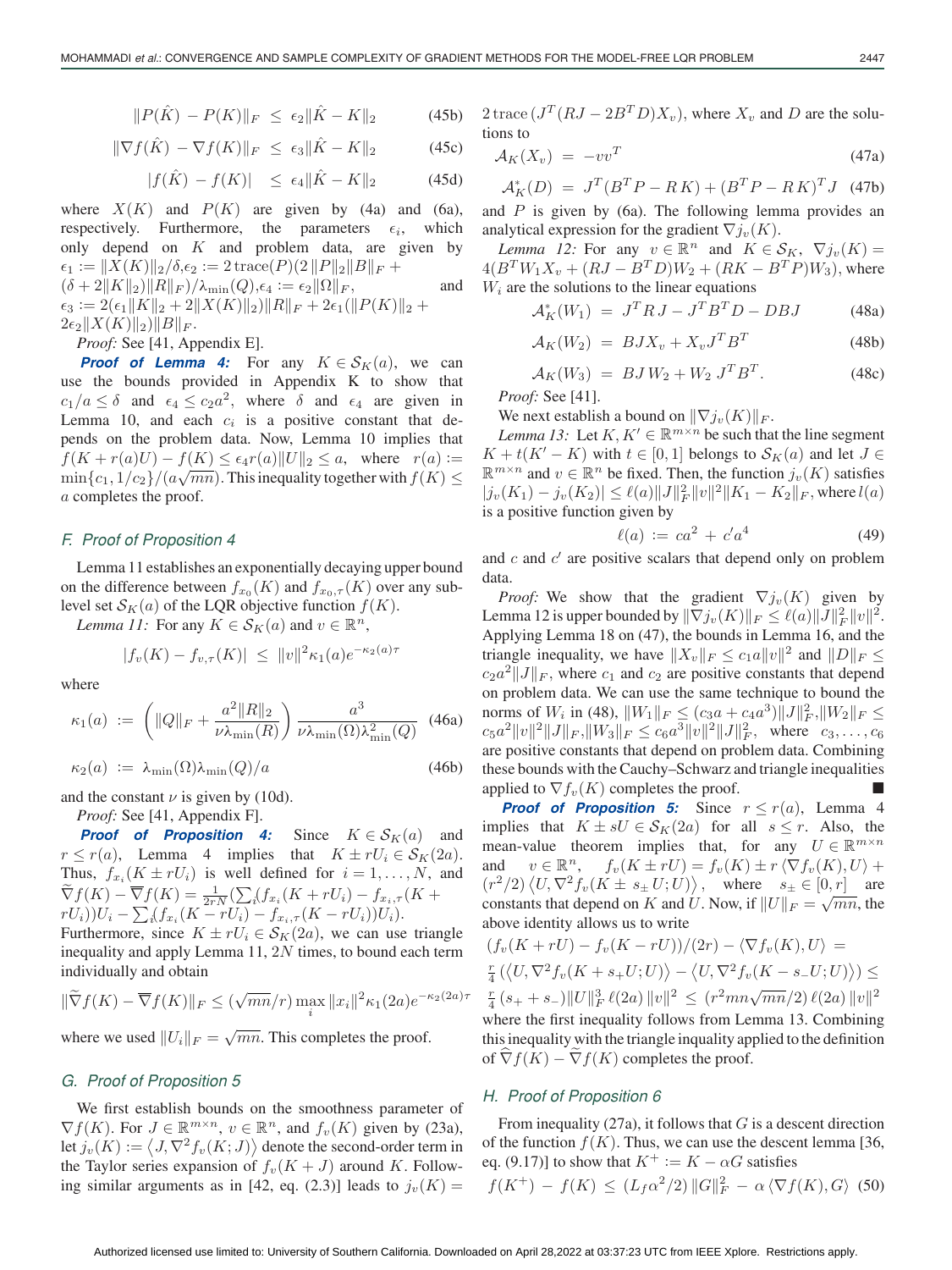for any  $\alpha$  for which the line segment between  $K^+$  and K lies in  $S_K(a)$ . Using (27), for any  $\alpha \in [0, 2\mu_1/(\mu_2L_f)]$ , we have

$$
(L_f \alpha^2/2) ||G||_F^2 - \alpha \langle \nabla f(K), G \rangle \le
$$

$$
(\alpha (L_f \mu_2 \alpha - 2\mu_1)/2) ||\nabla f(K)||_F^2 \le 0 \quad (51)
$$

and the right-hand side of inequality (50) is nonpositive for  $\alpha \in [0, 2\mu_1/(\mu_2 L_f)]$ . Thus, we can use the continuity of the function  $f(K)$  along with inequalities (50) and (51) to conclude that  $K^+ \in S_K(a)$  for all  $\alpha \in [0, 2\mu_1/(\mu_2L_f)],$ and  $f(K^+) - f(K) \leq (\alpha (L_f \mu_2 \alpha - 2\mu_1)/2) ||\nabla f(K)||_F^2$ . Combining this inequality with the PL condition (17), it follows that, for any  $\alpha \in [0, c_1/(c_2L_f)], f(K^+) - f(K) \leq$  $-(\mu_1\alpha/2)\|\nabla f(K)\|_F^2 \leq -\mu_f\mu_1\alpha\left(f(K) - f(K^*)\right).$ 

Subtracting  $f(K^*)$  and rearranging terms complete the proof.

#### *I. Proofs of Section VI-B1*

We first present two technical results. Lemma 14 extends [43, Th. 3.2] on the norm of Gaussian matrices presented in Appendix J to random matrices with uniform distribution on the sphere  $\sqrt{mn} S^{mn-1}$ .

*Lemma 14:* Let  $E \in \mathbb{R}^{m \times n}$  be a fixed matrix, and let  $U \in$  $\mathbb{R}^{m \times n}$  be a random matrix with  $\text{vec}(U)$  uniformly distributed on the sphere  $\sqrt{mn} S^{mn-1}$ . Then, for any  $s \ge 1$  and  $t \ge 1$ , we have  $\mathbb{P}(\mathsf{B}) \leq 2e^{-s^2q-t^2n} + e^{-mn/8}$ , where  $\mathsf{B} := \{ ||E^T U||_2 >$ mave  $\frac{d}{dx}(B) \leq 2e$ <br>  $c'(s||E||_F + t\sqrt{n}||E||_2)$ , and  $q := ||E||_F^2/||E||_2^2$  is the stable rank of E.

*Proof:* For a matrix G with i.i.d. standard normal entries, we have  $||E^T U||_2 \sim \sqrt{mn} ||E^T G||_2 / ||G||_F$ . Let the constant  $\kappa$  be the  $\psi_2$ -norm of the standard normal random variable, and let us define two auxiliary events, C<sub>1</sub> := { $\sqrt{mn} > 2||G||_F$ } and C<sub>0</sub> := { $\sqrt{mn}||E^T G||_2 >$  $2c\kappa^2 ||G||_F (s||E||_F + t\sqrt{n}||E||_2)$ . For  $c' := 2c\kappa^2$ , we have  $\mathbb{P}(B) = \mathbb{P}(C_0) \leq \mathbb{P}(C_1 \cup A) \leq \mathbb{P}(C_1) + \mathbb{P}(A)$ , where  $A := \{ ||E^T G||_2 > c\kappa^2(s||E||_F + t\sqrt{n}||E||_2) \}.$  Here, the first inequality follows from  $C_0 \subset C_1 \cup A$  and the second follows from the union bound. Now, since  $\|\cdot\|_F$  is Lipschitz continuous with parameter 1, from the concentration of Lipschitz functions of standard normal Gaussian vectors [39, Th. 5.2.2], it follows that  $\mathbb{P}(C_1) \leq e^{-mn/8}$ . This in conjunction with [43, Th. 3.2] completes the proof.

*Lemma 15:* In the setting of Lemma 14, we have  $\mathbb{P}\{\|E^T U\|_F > 2\sqrt{n}\, \|E\|_F\} \leq e^{-n/2}.$ 

*Proof:* We begin by observing that  $||E^T U||_F =$  $\|\text{vec}(E^T U)\|_F = \|(I \otimes E^T)\text{vec}(U)\|_F$ , where  $\otimes$  denotes the Kronecker product. Thus, it is easy to verify that  $||E^T U||_F$  is a Lipschitz continuous function of U with parameter  $||I \otimes E^T||_2 = ||E||_2$ . Now, from the concentration of Lipschitz functions of uniform random variables on the sphere  $\sqrt{mn} S^{mn-1}$  [39, Th. 5.1.4], for all  $t > 0$ , we have  $\mathbb{P}\left\{\|E^T U\|_F > \sqrt{\mathbb{E}[\|E^T U\|_F^2]} + t\right\} \leq e^{-t^2/(2\|E\|_2^2)}.$ Now, since  $\mathbb{E}[\Vert E^T U \Vert_F^2] = \mathbb{E}[\Vert (I \otimes E^T) \operatorname{vec}(U) \Vert_F^2] =$  $\mathbb{E}[\text{trace}((I \otimes E^T) \text{vec}(U) \text{vec}(U)^T (I \otimes E))] = \text{trace}((I \otimes$  $E^{T}$ ) $(I \otimes E)$  =  $n||E||_F^2$ , we can rewrite the last inequality for  $t = \sqrt{n} ||E||_F$  to obtain

$$
\mathbb{P}\left\{\|E^T U\|_F > 2\sqrt{n}\, \|E\|_F\right\} \, \leq \, e^{-n\|E\|_F^2/(2\|E\|_2^2)} \, \leq \, e^{-n/2}
$$

where the last inequality follows from  $||E||_F \ge ||E||_2$ .

**Proof of Lemma 5:** We define the auxiliary events  $D_i := \{ ||\mathcal{M}^*(E^T U_i) ||_2 \leq c \sqrt{n} ||M^*||_S ||E||_F \}$ EVENTS  $U_i = \{||\mathcal{M}||E|| \leq C\sqrt{n} ||M|| \leq C\sqrt{n} ||M|| \leq ||\mathcal{M}||E||$ 1,..., N. Since  $\|\mathcal{M}^*(E^T U_i)\|_2 \leq \|\mathcal{M}^*\|_S \|E^T U_i\|_2$  and  $\|\mathcal{M}^*(E^T U_i)\|_F \leq \|\mathcal{M}^*\|_2 \|E^T U_i\|_F$ , we have  $\mathbb{P}(\mathsf{D}_i) \geq$  $\mathbb{P} \left( \{ \| E^T U_i \|_2 \le c \sqrt{n} \| E \|_F \} \cap \{ \| E^T U_i \|_F \le 2 \sqrt{n} \| E \|_F \} \right).$ Applying Lemmas 14 and 15 to the right-hand side of the above events together with the union bound yield  $\mathbb{P}(\mathsf{D}_{i}^{c}) \leq 2e^{-n} + e^{-m\overline{n}/8} + e^{-n/2} \leq 4e^{-n/8}$ , where  $\mathsf{D}_{i}^{c}$  is the complement of  $D_i$ . This, in turn, implies that

$$
\mathbb{P}(\mathsf{D}^c) = \mathbb{P}\left(\bigcup_{i=1}^N \mathsf{D}_i^c\right) \le \sum_{i=1}^N \mathbb{P}(\mathsf{D}_i^c) \le 4Ne^{-\frac{n}{8}} \qquad (52)
$$

where  $D := \bigcap_i D_i$ . We can now use the conditioning identity to bound the failure probability

$$
\mathbb{P}\{|a| > b\} = \mathbb{P}\{|a| > b | \mathbf{D}\} \mathbb{P}(\mathbf{D}) + \mathbb{P}\{|a| > b | \mathbf{D}^c\} \mathbb{P}(\mathbf{D}^c)
$$
  
\n
$$
\leq \mathbb{P}\{|a| > b | \mathbf{D}\} \mathbb{P}(\mathbf{D}) + \mathbb{P}(\mathbf{D}^c)
$$
  
\n
$$
= \mathbb{P}\{|a\mathbb{1}_{\mathbf{D}}| > b\} + \mathbb{P}(\mathbf{D}^c)
$$
  
\n
$$
\leq \mathbb{P}\{|a\mathbb{1}_{\mathbf{D}}| > b\} + 4Ne^{-n/8}
$$
 (53)

where  $a := (1/N) \sum_i \langle E(X_i - X), U_i \rangle \langle EX, U_i \rangle, b :=$  $\delta \|EX\|_F \|E\|_F$ , and  $\mathbb{1}_D$  is the indicator function of D. It is now easy to verify that  $\mathbb{P}\{|a\mathbb{1}_D| > b\} \le \mathbb{P}\{|Y| > b\}$ , where  $Y \coloneqq (1/N) \sum_i Y_i, Y_i \coloneqq \langle E(X_i-X), U_i \rangle \langle EX, U_i \rangle \mathbb{1}_{\mathsf{D}_i}$ . The rest of the proof uses the  $\psi_{1/2}$ -norm of Y to establish an upper bound on  $\mathbb{P}\{|Y| > b\}.$ 

Since  $Y_i$  are linear in the zero-mean random variables  $X_i$  – X, we have  $\mathbb{E}[Y_i|U_i]=0$ . Thus, the law of total expectation yields  $\mathbb{E}[Y_i] = \mathbb{E}[\mathbb{E}[Y_i|U_i]] = 0$  and Talagrand's inequality presented in Appendix J implies that

$$
||Y||_{\psi_{1/2}} \le (c'/\sqrt{N})(\log N) \max_{i} ||Y_i||_{\psi_{1/2}}.
$$
 (54)

Now, using the standard properties of the  $\psi_{\alpha}$ -norm, we have

$$
\begin{aligned} \|Y_i\|_{\psi_{1/2}} &\leq c'' \|\left\langle E\left(X_i - X\right), U_i\right\rangle \mathbb{1}_{\mathsf{D}_i} \|_{\psi_1} \|\left\langle E X, U_i\right\rangle \|_{\psi_1} \\ &\leq c''' \|\left\langle E\left(X_i - X\right), U_i\right\rangle \mathbb{1}_{\mathsf{D}_i} \|_{\psi_1} \|EX\|_F \end{aligned} \tag{55}
$$

where the second inequality follows from [39, Th. 3.4.6]

$$
\|\langle EX, U_i \rangle\|_{\psi_1} \leq \|\langle EX, U_i \rangle\|_{\psi_2} \leq c_0 \|EX\|_F. \tag{56}
$$

We can now use  $\langle E(X_i - X), U_i \rangle = \langle X_i - X, E^T U_i \rangle =$  $\langle \mathcal{M}(x_i x_i^T), E^T U_i \rangle - \langle \mathcal{M}(I), E^T U_i \rangle = x_i^T \mathcal{M}^*(E^T U_i) x_i$ trace  $(\mathcal{M}^*(E^T U_i))$  to bound the right-hand side of (55). This identity allows us to use the Hanson–Write inequality to upper bound the conditional probability

$$
\mathbb{P}\left\{|\langle E(X_i - X), U_i \rangle| > t \mid U_i\right\} \le
$$
  

$$
2e^{-\hat{c}\min\{\frac{t^2}{\kappa^4 ||\mathcal{M}^*(E^T U_i)||_F^2}, \frac{t}{\kappa^2 ||\mathcal{M}^*(E^T U_i)||_2}\}}.
$$

Thus, we have

$$
\mathbb{P}\left\{ \left| \left\langle E\left(X_i - X\right), U_i \right\rangle \mathbb{1}_{\mathsf{D}_i} \right| > t \right\}
$$
\n
$$
= \mathbb{E}_{U_i} \left[ \mathbb{1}_{\mathsf{D}_i} \mathbb{E}_{x_i} \left[ \mathbb{1}_{\left\{ |\left\langle E(X_i - X), U_i \right\rangle| > t \right\}} \right] \right]
$$
\n
$$
= \mathbb{E}_{U_i} \left[ \mathbb{1}_{\mathsf{D}_i} \mathbb{P}\left\{ \left| \left\langle E\left(X_i - X\right), U_i \right\rangle \right| > t \mid U_i \right\} \right]
$$

Authorized licensed use limited to: University of Southern California. Downloaded on April 28,2022 at 03:37:23 UTC from IEEE Xplore. Restrictions apply.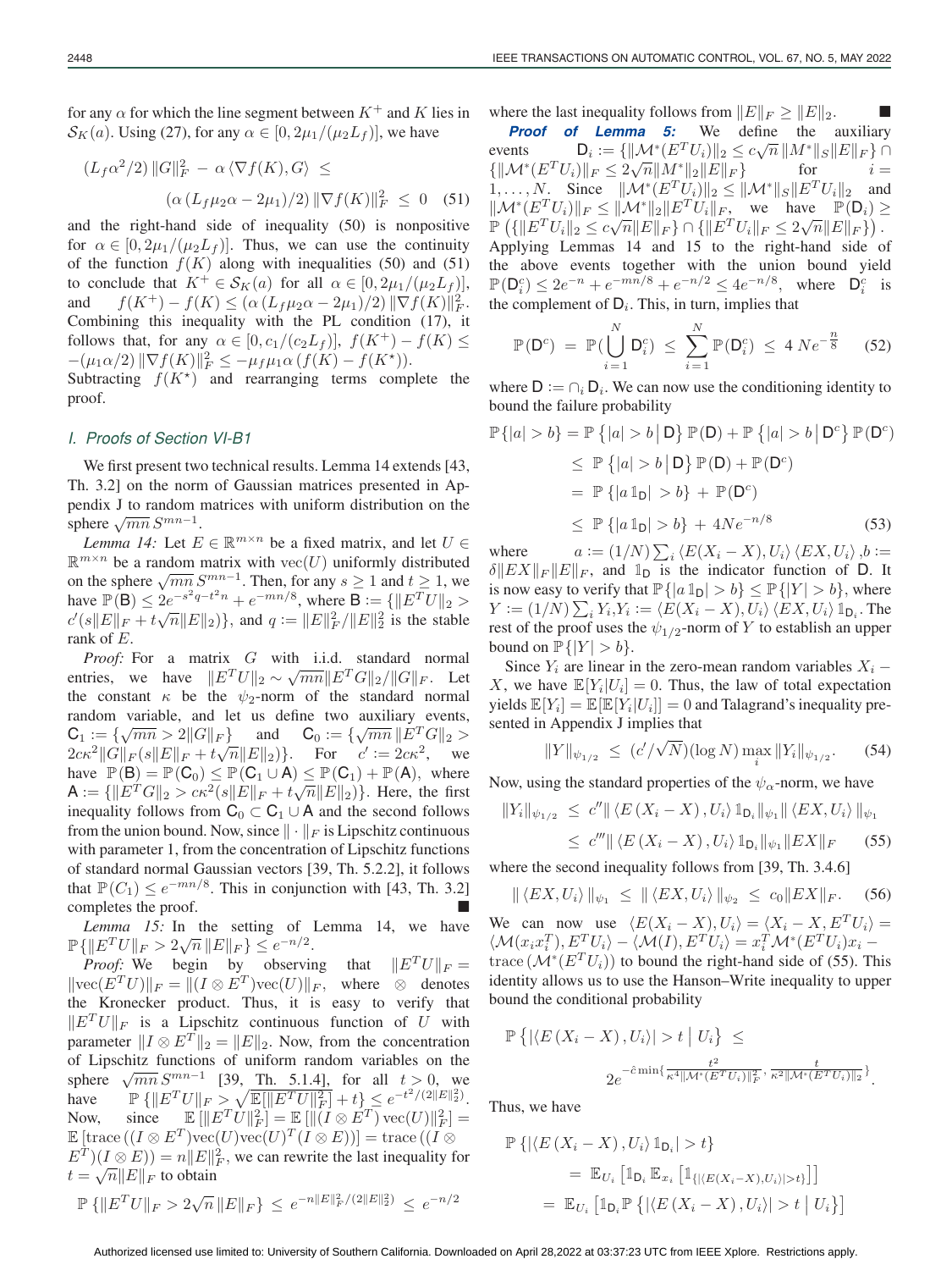$$
\leq \mathbb{E}_{U_i} \left[ \mathbb{1}_{\mathsf{D}_i} 2e^{-\hat{c} \min\{\frac{t^2}{\kappa^4} ||\mathcal{M}^*(E^T U_i)||_F^2} \frac{t}{\kappa^2 ||\mathcal{M}^*(E^T U_i)||_2} \} \right] \n\leq 2e^{-\hat{c} \min\{\frac{t^2}{4n\kappa^4 ||\mathcal{M}^*||_2^2 \|E\|_F^2} \frac{t}{c\sqrt{n}\kappa^2 ||\mathcal{M}^*||_S ||E||_F} \}}
$$

where the definition of  $D_i$  was used to obtain the last inequality. The above tail bound implies [44, Lemma 11] that

$$
\| \langle E(X_i - X), U_i \rangle 1_{\mathsf{D}_i} \|_{\psi_1} \le
$$

$$
\tilde{c} \kappa^2 \sqrt{n} (\|\mathcal{M}^*\|_2 + \|\mathcal{M}^*\|_S) \|E\|_F. \quad (57)
$$

Using (29), it is easy to obtain the lower bound on the number of samples,  $N \ge C' (\beta^2 \kappa^2/\delta)^2 (\|\mathcal{M}^*\|_2 + \|\mathcal{M}^*\|_S)^2 n \log^6 N$ . We can now combine  $(54)$ ,  $(55)$ , and  $(57)$  to obtain

$$
\|Y\|_{\psi_{1/2}} \leq C' \kappa^2 \frac{\sqrt{n} \log N}{\sqrt{N}} (\|\mathcal{M}^*\|_2 + \|\mathcal{M}^*\|_S) \|E\|_F \|EX\|_F
$$
  

$$
\leq \frac{\delta}{\beta^2 \log^2 N} \|E\|_F \|EX\|_F
$$

where the last inequality follows from the above lower bound on N. Combining this inequality and

$$
\mathbb{P}\left\{|\xi| \, > \, t \|\xi\|_{\psi_{\alpha}}\right\} \, \le \, c_{\alpha} e^{-t^{\alpha}}, t := \delta \|E\|_{F} \|EX\|_{F} / \|Y\|_{\psi_{1/2}}
$$

(presented Appendix J) yields  $\mathbb{P}\{|Y| > \delta \|E\|_F \|EX\|_F\} \le$  $1/N^{\beta}$ , which completes the proof.

*Proof of Lemma 6:* See [41].

# *J. Proofs for Section VI-B2 and Probabilistic Toolbox* See [41].

#### *K. Bounds on Optimization Variables*

Building on [31], in Lemma 16, we provide useful bounds on  $K, X = X(K), P = P(K)$ , and  $Y = KX(K)$ .

*Lemma 16:* Over the sublevel set  $\mathcal{S}_K(a)$  of the LQR objective function  $f(K)$ , we have

$$
trace(X) \le a/\lambda_{\min}(Q) \tag{58a}
$$

$$
||Y||_F \le a/\sqrt{\lambda_{\min}(R)\lambda_{\min}(Q)} \tag{58b}
$$

$$
\nu/a \leq \lambda_{\min}(X) \tag{58c}
$$

$$
||K||_F \le a/\sqrt{\nu \lambda_{\min}(R)} \tag{58d}
$$

$$
\text{trace}\left(P\right) \leq a/\lambda_{\min}(\Omega) \tag{58e}
$$

where the constant  $\nu$  is given by (10d).

*Proof:* See [41].

# *L. Bound on the Norm of the Inverse Lyapunov Operator*

Lemma 17 provides an upper bound on the norm of the inverse Lyapunov operator for stable LTI systems.

*Lemma 17:* For any Hurwitz matrix  $F \in \mathbb{R}^{n \times n}$ , the linear map  $\mathcal{F}: \mathbb{S}^n \to \mathbb{S}^n$ ,  $\mathcal{F}(W) := \int_0^\infty e^{Ft} W e^{F^T t} dt$  is well defined, and for any  $\Omega \succ 0$ ,

$$
\|\mathcal{F}\|_2 \leq \text{trace}\left(\mathcal{F}(I)\right) \leq \text{trace}\left(\mathcal{F}(\Omega)\right) / \lambda_{\min}(\Omega). \quad (59)
$$

*Proof:* See [41].

We next use Lemma 17 to establish a bound on the norm of the inverse of the closed-loop Lyapunov operator  $A_K$  over the sublevel sets of the LQR objective function  $f(K)$ .

*Lemma 18:* For any  $K \in S_K(a)$ , the closed-loop Lyapunov operator  $\mathcal{A}_K$  given by (7) satisfies  $\|\mathcal{A}_K^{-1}\|_2 = \|(\mathcal{A}_K^*)^{-1}\|_2 \leq$  $a/\lambda_{\min}(\Omega)\lambda_{\min}(Q)$ .

*Proof:* Applying Lemma 17 with  $F = A - BK$  yields  $||\mathcal{A}_K^{-1}||_2 = ||(\mathcal{A}_K^*)^{-1}||_2 \leq \text{trace}(X)/\lambda_{\min}(\Omega)$ . Combining this inequality with (58a) completes the proof.

*Parameter*  $\theta(a)$  *in Theorem 4:* See [41].

#### **REFERENCES**

- [1] A. Nagabandi, G. Kahn, R. Fearing, and S. Levine, "Neural network dynamics for model-based deep reinforcement learning with model-free fine-tuning," in *Proc. IEEE Int Conf. Robot. Autom.*, 2018, pp. 7559–7566.
- [2] V. Mnih *et al.*, "Playing Atari with deep reinforcement learning," 2013, *arXiv:1312.5602.*
- [3] S. Dean, H. Mania, N. Matni, B. Recht, and S. Tu, "On the sample complexity of the linear quadratic regulator," *Found. Comput. Math.*, vol. 20, pp. 633–679, 2020.
- [4] M. Simchowitz, H. Mania, S. Tu, M. I. Jordan, and B. Recht, "Learning without mixing: Towards a sharp analysis of linear system identification,' in *Proc*. Mach. Learn. Res., 2018, pp. 439–473.
- [5] D. Bertsekas, "Approximate policy iteration: A survey and some new methods," *J. Control Theory Appl.*, vol. 9, no. 3, pp. 310–335, 2011.
- [6] Y. Abbasi-Yadkori, N. Lazic, and C. Szepesvári, "Model-free linear quadratic control via reduction to expert prediction," in *Proc*. Mach. Learn. Res., vol. 89, 2019, pp. 3108–3117.
- [7] B. Anderson and J. Moore, *Optimal Control: Linear Quadratic Methods*. New York, NY, USA: Prentice-Hall, 1990.
- [8] J. Ackermann, "Parameter space design of robust control systems," *IEEE Trans. Autom. Control*, vol. AC-25, no. 6, pp. 1058–1072, Dec. 1980.
- [9] G. E. Dullerud and F. Paganini, *A Course in Robust Control Theory: A Convex Approach*. New York, NY, USA: Springer-Verlag, 2000.
- [10] H. Mania, A. Guy, and B. Recht, "Simple random search of static linear policies is competitive for reinforcement learning," in *Proc. Int. Conf. Neural Inf. Process.*, 2018, vol. 31, pp. 1800–1809.
- [11] M. Fazel, R. Ge, S. M. Kakade, and M. Mesbahi, "Global convergence of policy gradient methods for the linear quadratic regulator," in *Proc. Int. Conf. Mach. Learn.*, 2018, pp. 1467–1476.
- [12] D. Malik, A. Panajady, K. Bhatia, K. Khamaru, P. L. Bartlett, and M. J. Wainwright, "Derivative-free methods for policy optimization: Guarantees for linear-quadratic systems," *J. Mach. Learn. Res.*, vol. 51, pp. 1–51, 2019.
- [13] J. P. Jansch-Porto, B. Hu, and G. E. Dullerud, "Convergence guarantees of policy optimization methods for Markovian jump linear systems," in *Proc. Amer. Control Conf.*, 2020, pp. 2882–2887.
- [14] K. Zhang, B. Hu, and T. Başar, "Policy optimization for  $\mathcal{H}_2$  linear control with  $\mathcal{H}_{\infty}$  robustness guarantee: Implicit regularization and global convergence," in *Proc. 2nd Conf. Learn. Dyn. Control*, 2020, vol. 120, pp. 179–190.
- [15] L. Furieri, Y. Zheng, and M. Kamgarpour, "Learning the globally optimal distributed LQ regulator," in *Proc. 2nd Conf. Learn. Dyn. Control*, 2020, vol. 120, pp. 287–297.
- [16] I. Fatkhullin and B. Polyak, "Optimizing static linear feedback: Gradient method," 2020, *arXiv:2004.09875.*
- [17] D. Kleinman, "On an iterative technique for Riccati equation computations," *IEEE Trans. Autom. Control*, vol. AC-13, no. 1, pp. 114–115, Feb. 1968.